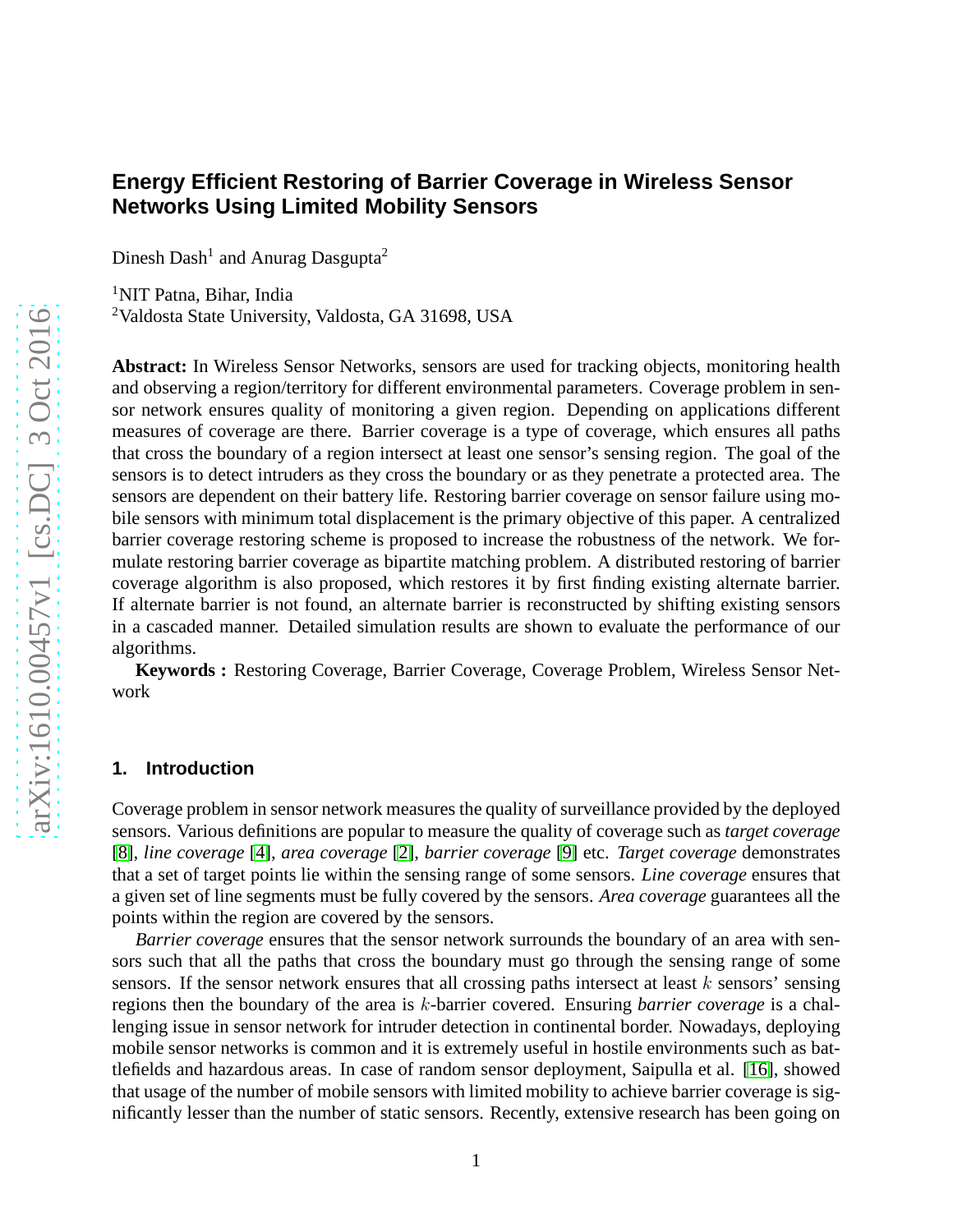different measures for barrier coverage, scheduling scheme to prolong the lifetime of the network and deployment schemes to ensure barrier coverage both using static sensors and mobile sensors.

Due to non deterministic initial deployment there may exist uncovered regions or for power drainage sensors may fail and create uncovered regions. Therefore, recovery schemes are required to ensure the quality of coverage and it is a challenging issue in sensor network. In literature [\[14,](#page-18-4) [7,](#page-18-5) [3\]](#page-18-6), different dynamic area coverage schemes are proposed by using the existing mobile sensors to recover the coverage hole. Most of the works on restoring coverage are focused on area coverage but there is no existing work for restoring barrier coverage. In this paper, we are focused on restoring barrier coverage. Initially, a barrier is formed by a subset of the deployed sensors. The sensors on the barrier are treated as *barrier nodes* and the remaining sensors are treated as *non-barrier nodes*. As time passes, *barrier nodes* may fail and create uncovered passages through which an intruder can cross the barrier. Restoring barrier coverage is required to ensure quality of coverage. In [\[19\]](#page-19-1), authors proposed a barrier coverage restoration scheme. They estimate the lower bound of the number of mobile sensors to interconnect any two static sensor nodes and a progressive scheme to interconnect two static sensors. But using this scheme repairing a broken barrier is difficult because it assumes that someone is supplying mobile sensors on fly as needed. On the other side, we have proposed a quite easy and practical solution to repair a broken barrier with the help of nearby redundant mobile sensors with minimum total displacement. For practicability and scalability, we have also propose a distributed barrier coverage restoration algorithm (DBCRA). Our simulations results show that DBCRA outperforms the randomized scheme in both in terms of total displacement and successful restoring of barrier.

In this paper, our main contributions are summarized as follows:

- We propose a barrier coverage restoring scheme after sensor node failure using cascading node shifting. The algorithm ensures the maximum displacement capacity constraint of the sensors based on their remaining energy and the total displacement made by all the sensors is minimum.
- We formulate the relocating of mobile sensors to repair the barrier as a minimum cost maximum bipartite matching problem, and solve it in polynomial time using the Hungarian algorithm.
- A distributed barrier restoring algorithm is also proposed.
- Performance of the algorithm is evaluated and compared.

The rest of the paper is organized as follows. Section 2 briefly discusses related work on coverage maintenance schemes. Section 3 presents some necessary background and defines our problem. In Section 4, our centralized algorithm is presented for reconstructing the barrier on failure of one or multiple sensors and their time complexity is analyzed. A distributed algorithm is discussed in Section 5. Section 6 presents the experimental results. Finally, Section 7 concludes the paper.

### **2. Related Works**

In [\[3\]](#page-18-6), Sekhar et al. propose a dynamic coverage maintenance (DCM) scheme to improve the area coverage of a mobile sensor network during its lifetime by exploiting the inherent redundancy in coverage. Four new heuristics are proposed for selection of the migrating sensors. In [\[14\]](#page-18-4), authors propose a scheme where redundant sensors on the boundary of an uncovered area are determined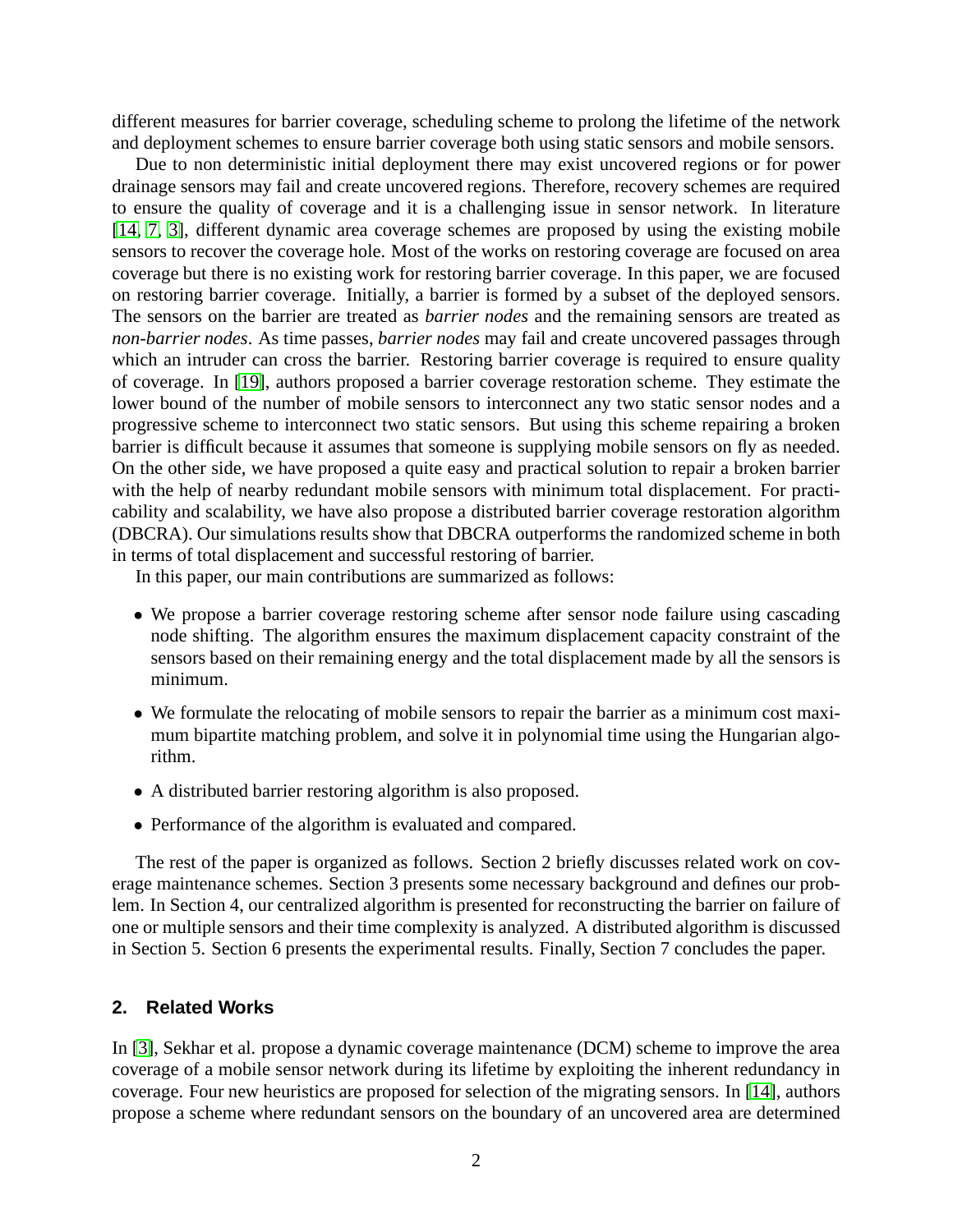in a distributed manner. Here each sensor independently finds whether it is a redundant sensor in a probabilistic way which depends on the number of neighbor. Similarly, when a sensor finds itself as a boundary node of an uncovered area, it issues a control packet over the network for calling other redundant sensors. On receiving such control packet by a redundant sensor it first registers itself to the initiator and then moves to the uncovered area. Zhang et al. [\[7\]](#page-18-5) present a distributed self healing area coverage scheme where few sensors are mobile and the remaining are static. It works in three steps. In the first phase, it determines the boundary of the uncovered region. In the second phase, locations of the mobile sensors to cover the uncover region is determined. Finally, it calls the mobile sensors to place them in the target positions.

Kumar et al. [\[9\]](#page-18-3) have defined the barrier coverage problem and propose a centralized algorithm to verify barrier coverage. In [\[10\]](#page-18-7), they have proposed a centralized scheduling scheme to achieve maximum life time by switching off the redundant barrier for both homogeneous and heterogeneous battery life time sensors.

The algorithm uses minimum number of path switching. In [\[12\]](#page-18-8), Liu et al. have proposed a distributed scheduling algorithm to provide *strong barrier* coverage with high probability and low communication cost. They prove that if the sensor density reaches a certain value in a rectangular area of width w and length l with  $w = \Omega(\log l)$ , there exist multiple disjoint barriers with high probability. Chen et al. [\[11\]](#page-18-9) have proposed a measure for barrier coverage, known as L-local barrier coverage using a distributed approach. Finally, a distributed scheduling scheme is proposed to maximize the life time of the network. This scheme is able to verify global barrier coverage with high probability for thin barrier. They extend it for arbitrary belt and for heterogeneous sensors.

Shen et al. have proposed both centralized and distributed algorithm in [\[13\]](#page-18-10) to solve a constrained version of a barrier coverage problem by using mobile sensor where all the sensors are mobile. There is a given initial deployment of a set of sensors. Sensors relocate themselves on a line with equal distances between them such that they form a barrier and the total movement energy consumption is minimum. In [\[5\]](#page-18-11), Bhattacharya et al. have shown that the mobile sensors have detected the existence of an unknown crossing path. The sensors reposition themselves most efficiently within a specified region such that they repair the existing security hole and thereby prevent intruders. Sensors are placed on to the perimeter of the region  $R$  in equal separation such that (i) the longest movement is minimum and (ii) the total movement of the sensors is minimum. Saipulla et al. [\[16\]](#page-19-0), have proposed an efficient sensor relocation algorithm so that after an initial deployment the sensors form maximum number of disjoint barriers with minimum movement. Here they assume that the sensors are deployed in a grid. The barriers are horizontal line with given positions. They proposed algorithm to verify whether there is a possibility to form barrier using the mobile sensors. Czyzowicz et al. [\[17\]](#page-19-2), have proposed a sensors relocation strategy to cover a given line segment I of length L. Initially, the sensors are deployed at arbitrary position on the line segment I. Sensors are moved such that the line is covered maximally and the total movement is minimum. They propose a centralized algorithm for sensors with equal sensing range. They have shown that for unequal sensing range the problem is NP-Complete. In [\[18\]](#page-19-3), Wang et al. proposed a centralized reconstruction scheme to form a barrier from an initial deployment using directional sensor network using minimum number of mobile sensors with minimum total displacement. Wang et al. [\[19\]](#page-19-1) studied barrier coverage problem assuming that the nodes have location error. They established the minimum number of mobile sensors requirement to connect any to static sensors for two cases: only static sensors have location error and both static and mobile sensors have location error. They proposed a progressive deployment scheme using minimum mobile sensors to connect any two static nodes.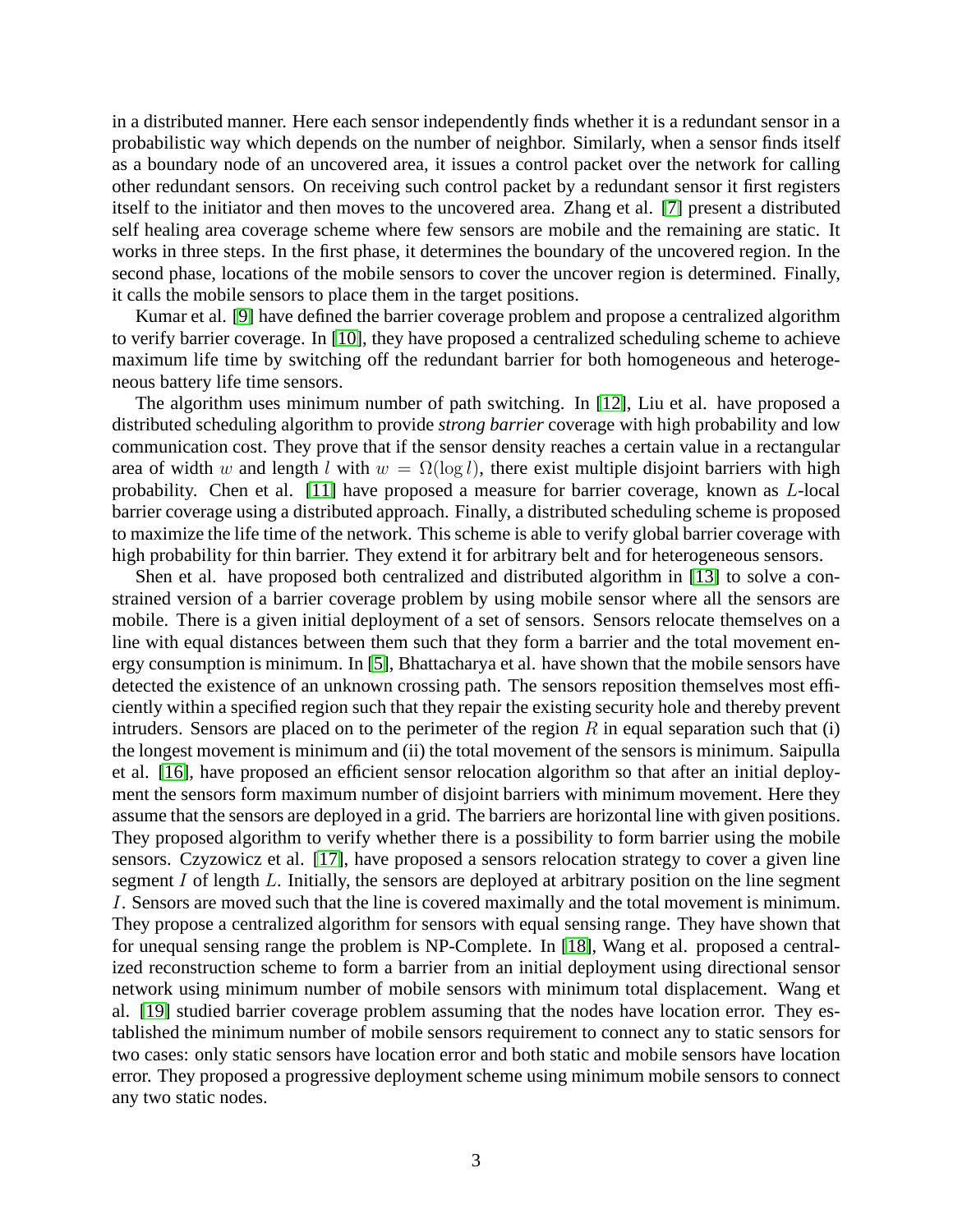

<span id="page-3-0"></span>*Fig. 1***.** *A sensor network and its intersection graph*

Compared to the previous works, our proposed work reconstructs an alternate barrier by finding alternate path or shifting nearby sensors to reconstruct the old barrier after node failure. To the best of our knowledge, this is the first work to study the barrier restoration problem with limited mobility constraint sensors. Our scheme not only minimizes the total displacement of the sensors, it also considers the remaining energy constraint of the individual sensor to prolong the network life time. We proposed both centralized and distributed solution of the problem.

### **3. Background and Problem Statement**

Let  $S = \{s_1, s_2 \dots s_N\}$  denote a set of sensors placed within a rectangular barrier region of length L and width W. Let  $P = \{p_1, p_2 \dots p_N\}$  be the positions of the sensors. We assume that the sensors have uniform circular sensing range  $\rho$  and the communication range of the sensors is at least twice the sensing range. The intersection graph of the sensing regions of the sensors is modelled as a *unit disk graph* [\[6\]](#page-18-12). In the *unit disk graph*, each sensor  $s_i$  is modelled as a vertex, and an edge is added between two vertices  $s_i$  and  $s_j$  in the graph if the sensing regions of  $s_i$  and  $s_j$  intersect. Two dummy vertices  $p_L$  and  $p_R$  are placed at the left and right ends of the rectangular boundary respectively. An edge is added between vertices  $s_i$  and  $p_l$  if the sensing region of  $s_i$ intersects the left boundary of the rectangle. Similarly, an edge is added between vertices  $s_i$  and  $p_R$  if the sensing region of  $s_j$  intersects the right boundary of the rectangle. Given the intersection graph, a barrier is formed by the sensors represented by the vertices on any path between  $p<sub>L</sub>$  and  $p_R$  in the graph. Note that since there can be multiple such paths, multiple such barriers may exist. Any one such path can be chosen as the barrier, and the nodes on the path are called *barrier nodes* and remaining nodes are called *non-barrier nodes*. An example of sensors network and its barrier is shown in Figure [1.](#page-3-0) Figure [1\(](#page-3-0)a) shows the sensing region of the sensors and Figure 1(b) shows its corresponding intersection graph. The subset of sensors  $\{s_1, s_3, s_5, s_6, s_8, s_9, s_{10}, s_{12}\}$  are on a path between  $p<sub>L</sub>$  and  $p<sub>R</sub>$  in the intersection graph and hence they form a barrier.

Given an initial deployment of sensors such that there exists a path on the corresponding intersection graph between  $p<sub>L</sub>$  and  $p<sub>R</sub>$ , an initial barrier coverage is achieved. However, due to node failure, this path may break and the sensor network may fail to ensure barrier coverage anymore. For example, in Figure [1\(](#page-3-0)a), if sensor  $s_6$  fails, there is no longer any path in the graph in Figure [1\(](#page-3-0)b) between  $p<sub>L</sub>$  and  $p<sub>R</sub>$  and the sensor network fails to ensure barrier coverage. In this case, one possible way to reestablish barrier coverage is to move one or more sensors to new positions to recreate a path between  $p<sub>L</sub>$  and  $p<sub>R</sub>$ . However, if  $s<sub>3</sub>$  fails, even though the initial barrier constructed  $\{s_1, s_3, s_5, s_6, s_8, s_9, s_{10}, s_{12}\}\$ is broken, the network can still ensure barrier coverage by using an alternate path between  $s_1$  and  $s_5$  (for ex.  $\{s_1, s_2, s_4, s_5, s_6, s_8, s_9, s_{10}, s_{12}\}$ ). In this case, no sensor needs to be moved; however, some sensors which were not on the barrier before the failure are now included in the barrier, and hence, marked as barrier nodes. Thus, on the failure of one or more sensors, barrier coverage can be restored by following one of two approaches, finding alter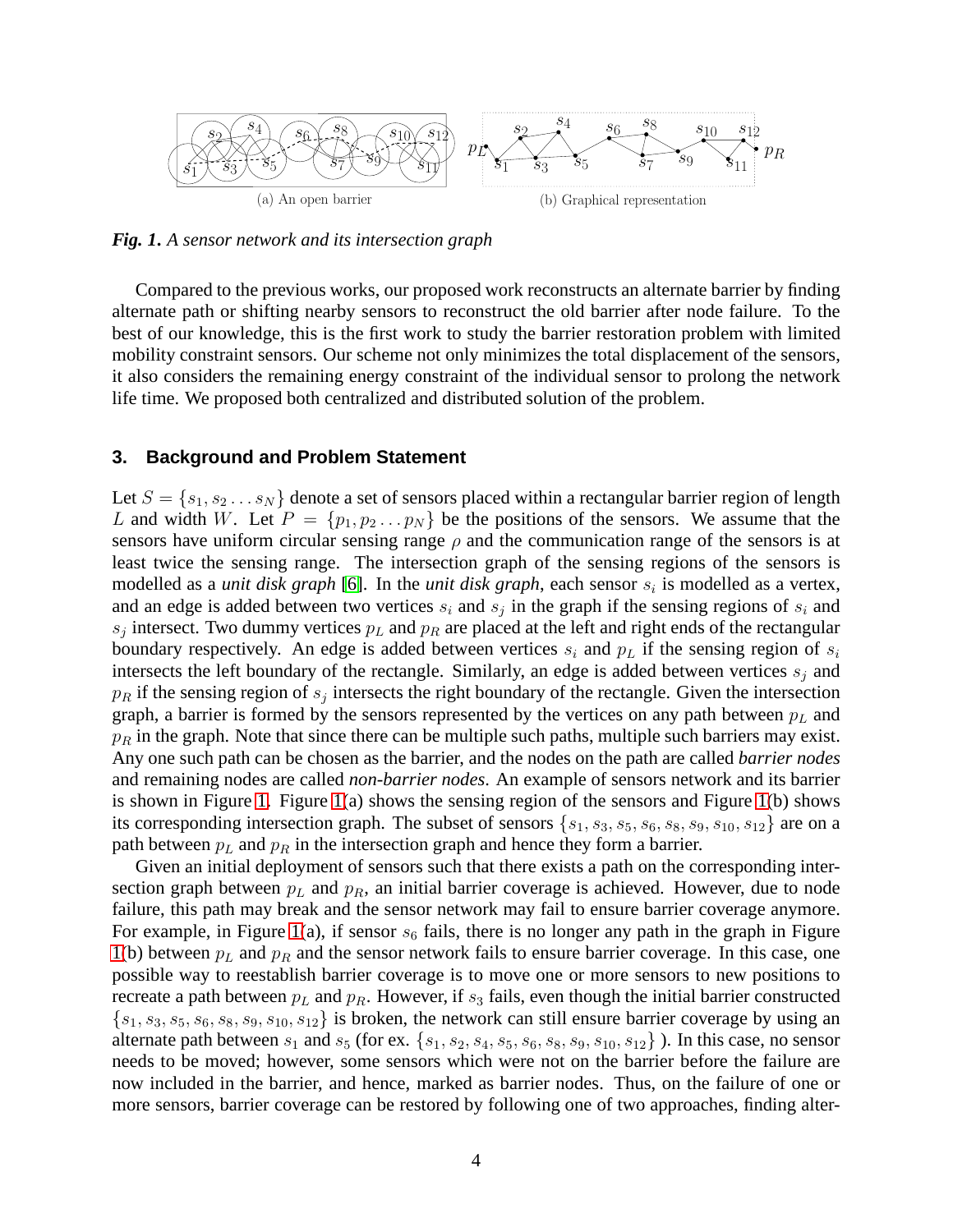nate path between appropriate sensors without moving any sensor, or by moving existing sensors to new positions. Since moving sensors is expensive in terms of energy, our main objective is to minimize the total displacement made / energy consumed by the sensors as well as satisfy the remaining displacement capacity / remaining energy constraints of each individual sensor.

However, as discussed before, if sensor fails, the hole created in the barrier should ideally be repaired locally if possible by finding alternate path segments to breach the hole without changing the rest of the barrier farther away from the hole. If alternate path not found, then sensors need to be moved. Ideally, only nearby sensors should move. In this paper, we are solving a restricted version of the above general restoring barrier coverage problem, where sensors are not allowed to move any arbitrary position but they are relocating themselves to one of the existing sensors positions within their limited displacement capacity, which may vary depending on their remaining energy. In the next two sections, we propose restoring barrier coverage protocol: a centralized version as well as a simple distributed algorithm of it.

# **4. Restoring Barrier Coverage Algorithm**

Our proposed algorithm for restoring barrier coverage works in two phases, an initialization phase and a maintenance phase. The initialization phase is executed once at the beginning to create/initialize a barrier and set up some data structures. The maintenance phase is invoked whenever node failure occurs.

## 4.1. Initialization Phase

In the initialization phase, breadth first search technique is used to find a minimum hop count path between  $p<sub>L</sub>$  and  $p<sub>R</sub>$  in the intersection graph. All nodes on the path found are marked as *barrier nodes*. In Figure [1\(](#page-3-0)a), the nodes on the path marked by the dotted line are the *barrier nodes*. The remaining nodes are treated as *non-barrier nodes*. The status of a non-barrier node can change to barrier node if the barrier is modified after node failure and the non-barrier node participates to recreate the barrier.

# 4.2. Maintenance Phase

In the maintenance phase, on failure of a barrier node, it is first checked if an alternate barrier exists or not. In particular, we are searching existence of path between the predecessor and the successor of the failed node  $s_f$ . The alternate path is determined using graph search method discussed in the following subsection. If no such path is found, then the algorithm attempts to replace the failed node by moving few sensors to new locations. The scheme for moving the sensors to reestablish the barrier is discussed next to alternate path determination subsection. Note that no maintenance needs to be done if a non-barrier node fails, as the barrier is not affected by the failure.

4.2.1. Determination of Alternate Path: In this sub-phase, we use breadth first search technique to find a minimum hop distance alternate path between the predecessor  $s_{pre}$  and the successor  $s_{suc}$  of a failed node  $s_f$  in the intersection graph. Thereafter, merge the discovered path with the old barrier to find modified barrier.

4.2.2. Shifting Sensors to Reestablish Barrier: If no alternate path is found between  $s_{pre}$ and  $s_{suc}$  in the intersection graph, the barrier cannot be repaired by our alternate path phase. This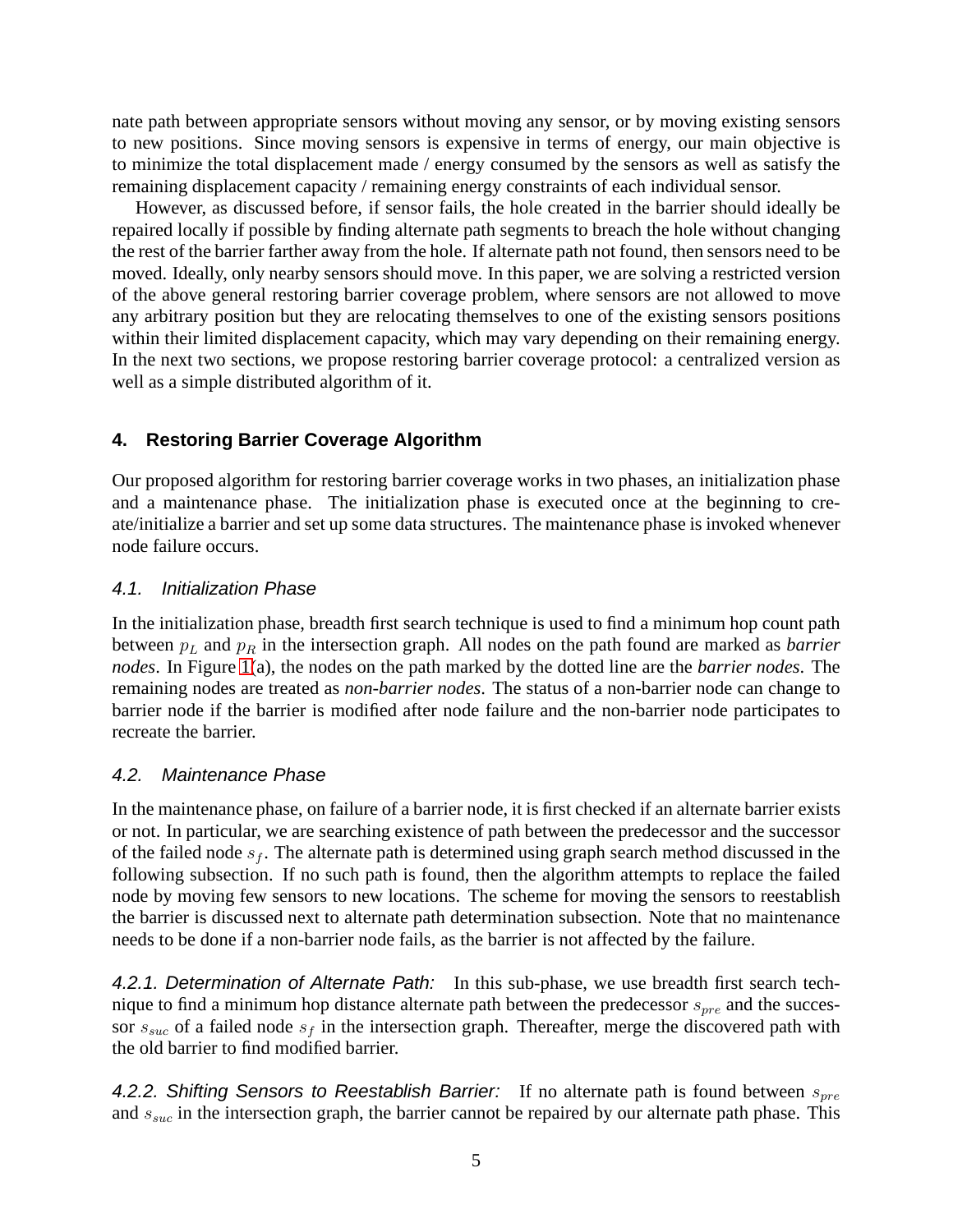

<span id="page-5-0"></span>*Fig. 2. Sensor network and its bipartite graph after node*  $s<sub>6</sub>$  *failure* 

can be due to non-existence of alternate path between  $s_{pre}$  and  $s_{suc}$  in the intersection graph after the failure. In this case, the barrier coverage maintenance algorithm tries to shift sensors to new positions to reestablish the barrier. The neighboring barrier sensors should be moved such that the existing barrier is not compromised. While there can be many different approaches for shifting the sensors, in this paper we propose minimum displacement bipartite matching with cascaded node shifting algorithm (*MDBMCNS*) to repair the barrier. It will ensure maximum displacement capacity constraint of individual sensor as well as total displacement made by the sensors together is minimum.

In *MDBMCNS* scheme, the active sensors together forms a set of vertices called sensor vertices represented by  $L = \{s_1, s_2, \ldots s_N\} \setminus s_f$  whereas the positions of sensors on the barrier including the failed sensor forms another set of vertices called position vertices represented by  $R = \{p_{i_1}, p_{i_2}, \dots p_{i_k}\}\$  of the bipartite graph. There is an edge between a vertex  $s_i \in L$  to a vertex  $p_j \in R$  if  $s_i$  has enough remaining energy to relocate itself to the position  $p_j$ . Once the existing network modeled as a bipartite graph, all edges of the form  $(s_i, p_j)$  is assigned weights equal to euclidean distance between sensor  $s_i$ 's current position  $p_i$  to  $p_j$ . Once the weight assignment of the bipartite graph is over, minimum cost based maximum matching of the graph is determined using Hungarian algorithm [\[1\]](#page-18-13). After finding the matched edges between L and R, if the number of matched edges is less than  $|R|$  (means number of active sensors are not sufficient to position themselves to the location of existing barrier sensors including failed sensors) then recovery is not possible. Otherwise, all the sensors incident with those matched edges are relocated to the corresponding positions to reform the old barrier. An example of sensor network of Figure [1](#page-3-0) after the failure of barrier sensor  $s_6$  and its corresponding bipartite graph are shown in Figure [2.](#page-5-0) In this example,  $L = \{s_1, s_2, \ldots s_{12}\} \setminus s_6$  and  $R = \{p_1, p_3, p_5, p_6, p_8, p_9, p_{10}, p_{12}\}\$  and we assume that existing sensors have enough energy to replace any barrier neighbors. Otherwise, the corresponding edges are removed from the bipartite graph. For example, if sensor  $s_8$  in Figure [2\(](#page-5-0)b) does not have enough energy to relocate to positions  $p_6$  and  $p_9$  then the edges  $(s_8, p_6)$  and  $(s_8, p_9)$  must be dropped from the bipartite graph to ensure the limited energy constraint of the sensor. There is no edge between  $s_1$  and  $p_5$  because they are not in their communication range. This modelling not only fills a vacant barrier node position by a non-barrier neighbor but also allows cascaded movement of the barrier nodes until a non-barrier neighbor node is found.

### 4.3. Complexity Analysis

In this section, we establish the time complexity of different phases of the above protocol.

**Theorem 1.** Initialization phase of barrier maintenance algorithm runs in  $O(E)$  time, where E is the number of edges in the intersection graph.

*Proof.* In this phase, breadth first search technique is used to find a path between  $p<sub>L</sub>$  and  $p<sub>R</sub>$  and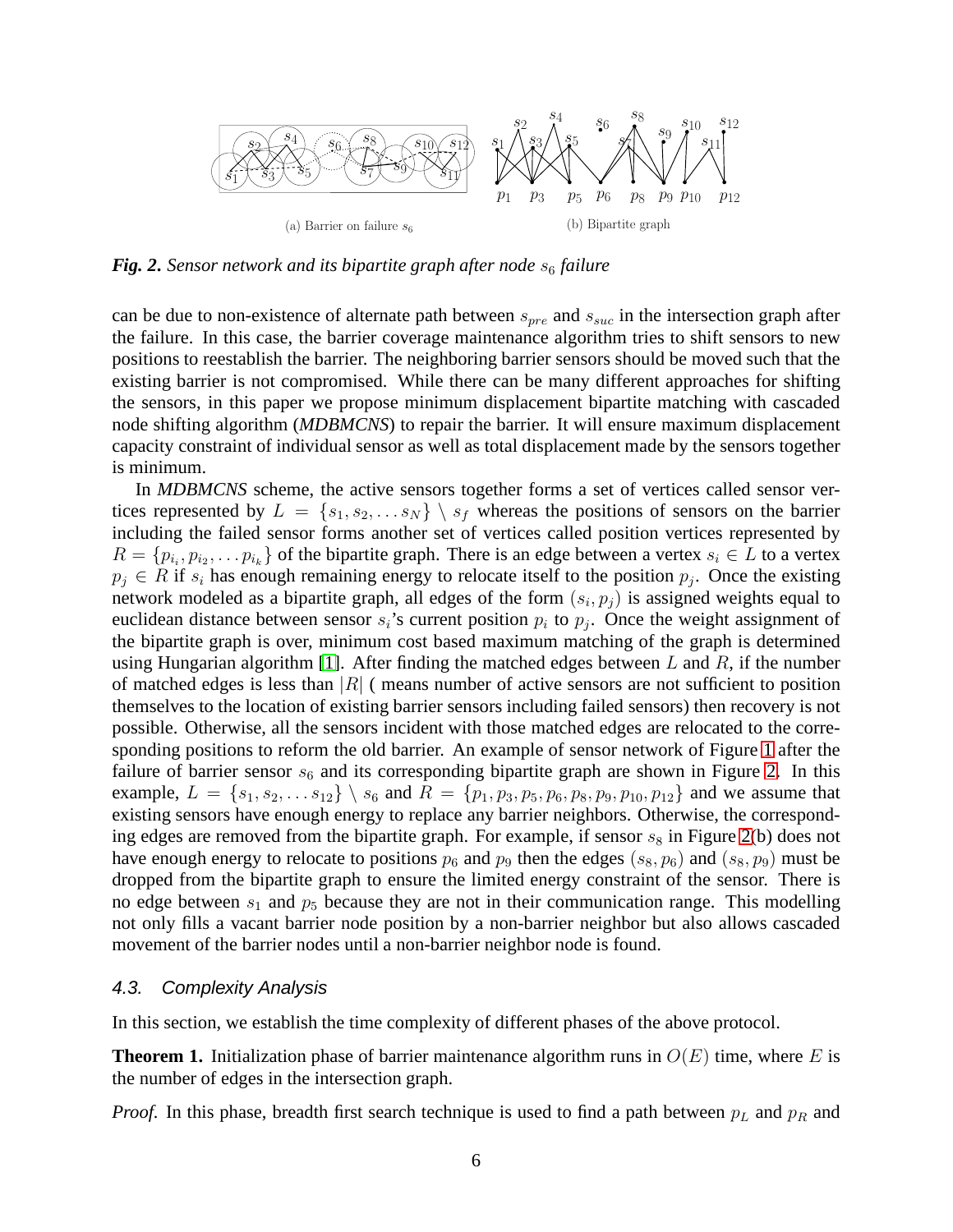establish the barrier. It runs in  $O(E)$  time.

**Lemma 1.** Alternate path finding algorithm runs in  $O(E)$  time.

*Proof.* This is easy to follow because we are using a breadth first search which runs in linear to the number of edge traversed. In our alternate path determination phase, we are using a breadth first search from  $s_{pre}$  or  $s_{suc}$ . In the worst case all the edges are traversed by it. Therefore, the time complexity is  $O(E)$ . П

**Lemma 2.** Shifting algorithm for repairing the broken barrier runs in  $O(N^3)$  time.

*Proof.* Hungarian algorithm [\[1\]](#page-18-13) is used to determine the minimum cost maximum matching of a weighted bipartite graph which runs in  $O(N^3)$ . □

**Theorem 2.** The overall time complexity of our restoring phase algorithm is  $O(N^3)$ .

*Proof.* Restoring phase has two sub phases alternate path finding sub-phase and sensor shifting sub-phase. In the worst case both of them are executed. Therefore, the total time requirement is  $O(E + N^3) = O(N^3).$ □

### 4.4. Energy and Multiple Failure Issues

In practice, it is not possible to ensure barrier reconstruction for any number of node failure using limited battery capacity. Therefore, to extend the life-time of the barrier coverage, barrier nodes are made static (immobile) when its remaining energy is less than some threshold value. After every relocation remaining displacement capacity of a node is reduced by the displacement made by the node. During node shifting phase the active nodes that are already static never participate in the formation of the bipartite graph. Similarly, during the formation of bipartite graph if the weight of an edge between  $(s_i, p_j)$  is greater than displacement capacity (proportional to its remaining energy) of  $s_i$  then we remove the edge. If multiple nodes fail simultaneously then the alternate path is determined between the predecessor of the left most failed node and the successor of right most failed node among the barrier nodes. If alternate path is not found between predecessor and successor of the failed node/s then our bipartite matching based node shifting algorithm tries to refill multiple vacant positions created by failed barrier nodes by shifting neighboring barrier as well as non-barrier nodes.

## **5. Distributed Algorithm (DBCRA)**

In this section, we discuss a localized algorithm and its pseudo-code. We assume that each sensor node knows its position, neighbors positions and the positions of left and right boundary. Each node maintains the list of variables in table [1.](#page-7-0) We also assume that sensor fails one after another. It means second fails after the recovery of the first failure. In the rest of this paper, we refer a sensor node by p and a variable x of node p as p.x. Following two subsections describe the localized implementation of initial phase and maintenance phase respectively.

### 5.1. Initialization Phase

In the initialization phase, distributed breadth first search is used to find a path between  $p<sub>L</sub>$  and  $p_R$  in the intersection graph. All nodes on the path are marked as *barrier nodes*. In Figures [3\(](#page-8-0)a) and (b), the nodes on the path marked by the dark lines are the *barrier nodes*. The remaining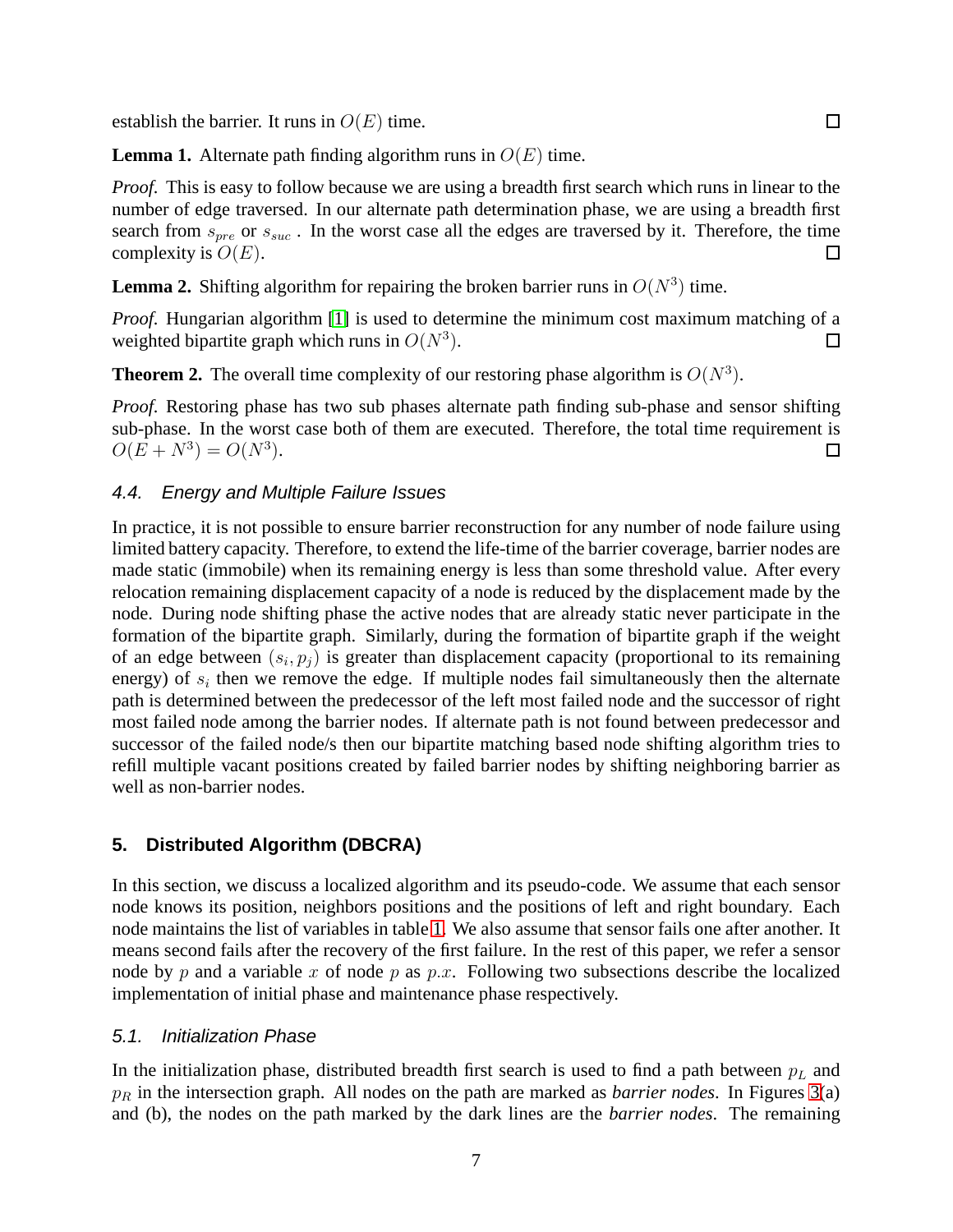| id                 | The identifier of the node                                             |  |  |
|--------------------|------------------------------------------------------------------------|--|--|
| <i>isOnBarrier</i> | Boolean flag indicating whether the node is on the barrier             |  |  |
| isRecNode          | Boolean flag indicating whether the node is a recovery node            |  |  |
| barNeighbor        | List of barrier neighbors                                              |  |  |
| nonBarNeighbor     | List of non barrier neighbors                                          |  |  |
| pathLength         | Distance along barrier to the closest non-barrier node                 |  |  |
| resEnergy          | Residual energy of the node                                            |  |  |
| pre                | The predecessor node on the barrier path                               |  |  |
| suc                | The successor node on the barrier path                                 |  |  |
| recNode            | If <i>isOnBarrier</i> then it stores the identifier                    |  |  |
|                    | of its recovery node.                                                  |  |  |
| recSet             | If <i>isRecNode</i> then it stores a list of tuples of the             |  |  |
|                    | form $\langle q, pre, suc \rangle$ where q is a barrier node for which |  |  |
|                    | the node is a recovery node, and pre and suc are the                   |  |  |
|                    | predecessor and successor of $q$ .                                     |  |  |

<span id="page-7-0"></span>**Table 1** Variables at each node p

nodes are treated as *non-barrier nodes*. Each barrier node s<sup>i</sup> keeps track of its *predecessor* and *successor* on the barrier, which are barrier nodes to the immediate left and right of  $s_i$  respectively. It also maintains a *pathLength*, which keeps the path length along the barrier to its closest nonbarrier neighbor. Each barrier node  $s_i$  selects one of its neighbors as a *recovery node* (this may be a barrier or a non-barrier node) and sends to it the identifiers and the positions of its predecessor and successor nodes. The recovery node corresponding to node  $s_i$  is responsible for detecting the failure of  $s_i$  and initiating the repair of the barrier. If  $s_i$  has non-barrier neighbors with sufficient energy level to relocate itself to  $p_i$ , then the closest among them is selected as the recovery node  $s_{rec}$  and the *pathLength* value of  $s_i$  is set to  $|p_i - p_{rec}|$ . For example, in Figure [3\(](#page-8-0)a),  $s_f$  selects  $s_{rec}$ as a *recovery node*. Otherwise, either the predecessor or successor of  $s_i$  is selected as recovery node based on the pathLength and remaining energy of them. If  $(|p_i - p_{pre}| + s_{pre}.pathLength)$  $\leq (|p_i - p_{suc}| + s_{suc}.pathLength)$  then  $s_{pre}$  is selected as recovery node of  $s_i$ ; otherwise  $s_{suc}$ . The *pathLength* of  $s_i$  is set to  $|p_i - p_{rec}| + s_{rec}.pathLength$ .

In Figure [3\(](#page-8-0)b),  $s_f$  does not have any non-barrier neighbor but the closest non-barrier node of  $s_{\text{nre}}$ is  $s_6$  whereas closest non-barrier node of  $s_{suc}$  is  $s_{10}$ . Therefore,  $s_f$  will select  $s_{suc}$  as its recovery node, since  $(|p_f - p_{suc}| + |p_{suc} - p_{10}|) \leq (|p_f - p_{pre}| + |p_{pre} - p_5| + |p_5 - p_6|)$ . The recovery node  $s_{rec}$  maintains the position  $p_i$  and identifier of  $s_i$ , as well as the positions and identifiers of the predecessor and the successor of  $s_i$ . Note that a recovery node  $s_{rec}$  can be the recovery node for more than one barrier node, and will maintain the above data for each of them.

As discussed earlier, the initialization phase finds the initial barrier using a distributed BFS, marks the barrier nodes, and subsequently sets up the recovery node for each of the barrier nodes. Since distributed BFS algorithms are well-known, we assume that the initial barrier is set up already and the *isOnBarrier* variable is properly initialized at each node. In addition, if *isOnBarrier* = true for a node, then we assume that its *pre* and *suc* variables are also properly initialized. We just show the pseudo code for setting up the recovery node for each barrier node.

Three types of messages are used to set up the recovery nodes:

- *ReqNbRec(q)*: A request message sent by a barrier-node to its predecessor and successor to find the path length of the closest non barrier node. The parameter  $q$  is the identifier of the message originator.
- *RepNbRec(q,d)*: A reply message returned in response to a *ReqNbRec(q)* message. The two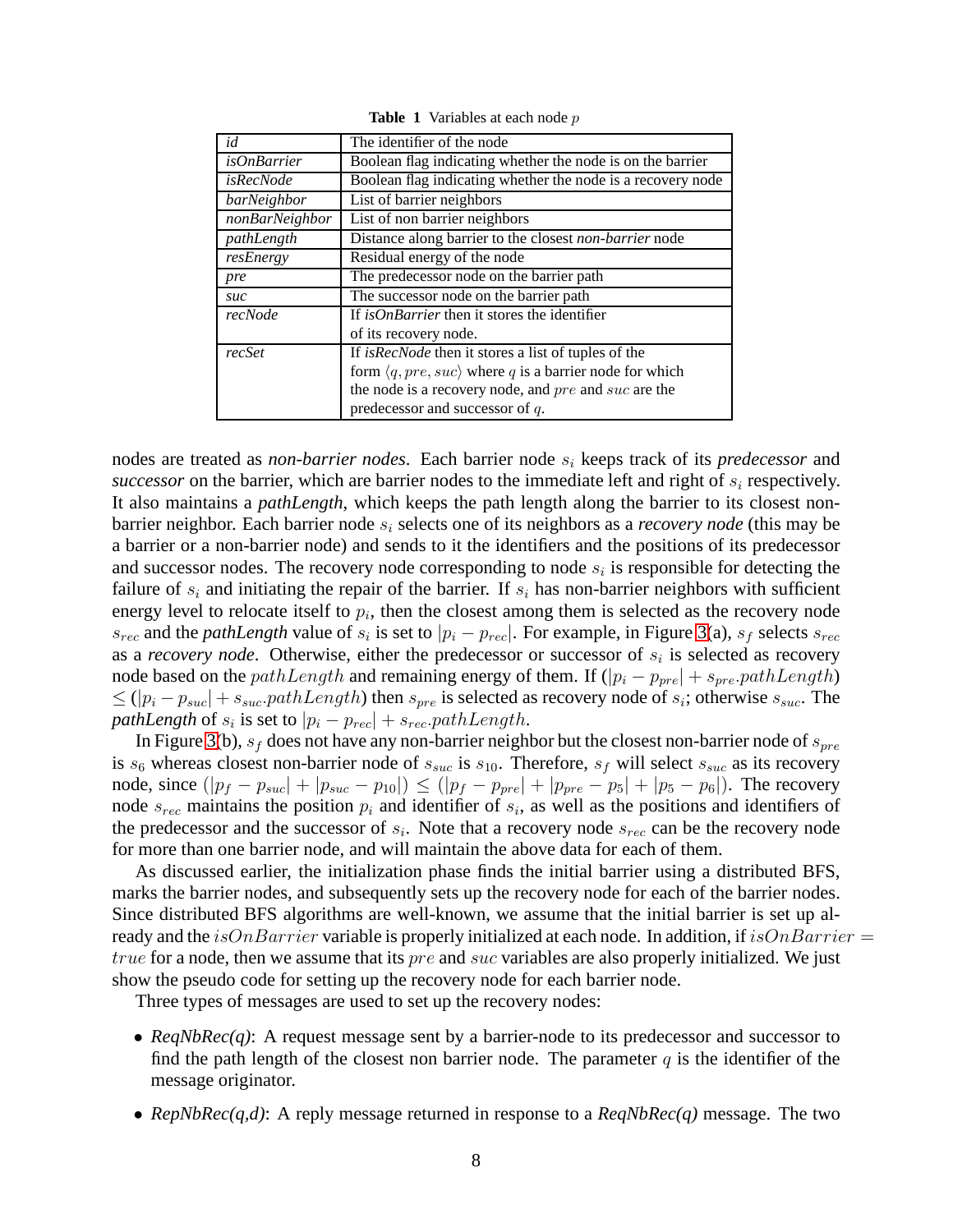

*Fig. 3***.** *Example of barrier nodes and recovery node*

<span id="page-8-0"></span>parameters q and d indicate that the destination for the reply message is q and the path length to the discovered closest non-barrier node is d.

• *SetRec(p,q)* : A message sent by a barrier-node to its recovery node. the parameter p contains the identity and the position of its predecessor and the parameter  $q$  contains the identity and the position of its successor.

The algorithms for the initialization phase are shown in Algorithm [1](#page-9-0) and Algorithm [2.](#page-10-0) We assume that the initial barrier construction algorithm identifies the barrier nodes and sets predecessor and successor nodes of each individual barrier node on the current barrier. We also assume the initial energy level of all the sensors are same and spent according to the displacement they make. Algorithm [1](#page-9-0) shows the pseudo-code executed by each barrier node to find its recovery node. If there is a non-barrier neighbor then the barrier node sends a *SetRec* message to it, otherwise chooses one of its barrier neighbors by sending *ReqNbRec* messages to them. Algorithm [2](#page-10-0) shows the messages handling subroutines of the initialization phase.

#### 5.2. Maintenance Phase

In the maintenance phase, on failure of a barrier node, it is first checked if an alternate barrier exists or not. The recovery node  $s_{rec}$  of the failed node  $s_f$  detects the failure of  $s_f$ , and attempts to discover an alternate path between the predecessor and the successor of  $s_f$ . The alternate path is determined using a localize heuristic search method which is discussed in the following subsection [5.2.1.](#page-9-1) If no such path is found within a given maximum hop count, then the algorithm attempts to replace the failed node by moving few neighboring sensors to new locations.

Note that no maintenance needs to be done if a non-barrier and non-recovery node fails, as the barrier is not affected by the failure. If a non-barrier recovery node  $s_{rec}$  fails, each barrier node for which  $s_{rec}$  is the recovery node detects the failure, and restarts the process of finding a new recovery node using the scheme described in the description of the initialization phase. The  $pathLength$ value of each such node may also change, which is then propagated through the predecessor and the successor of the node, as that value may have been used more than one hop away to set the pathLength value of nodes. This may in turn change the recovery node for other barrier nodes.

After the failure of a *barrier node* m and  $m \in \text{recSet}(p)$ , p is responsible to repair the barrier. The detail algorithm for handling of node failure in maintenance phase is shown in Algorithm [3.](#page-11-0)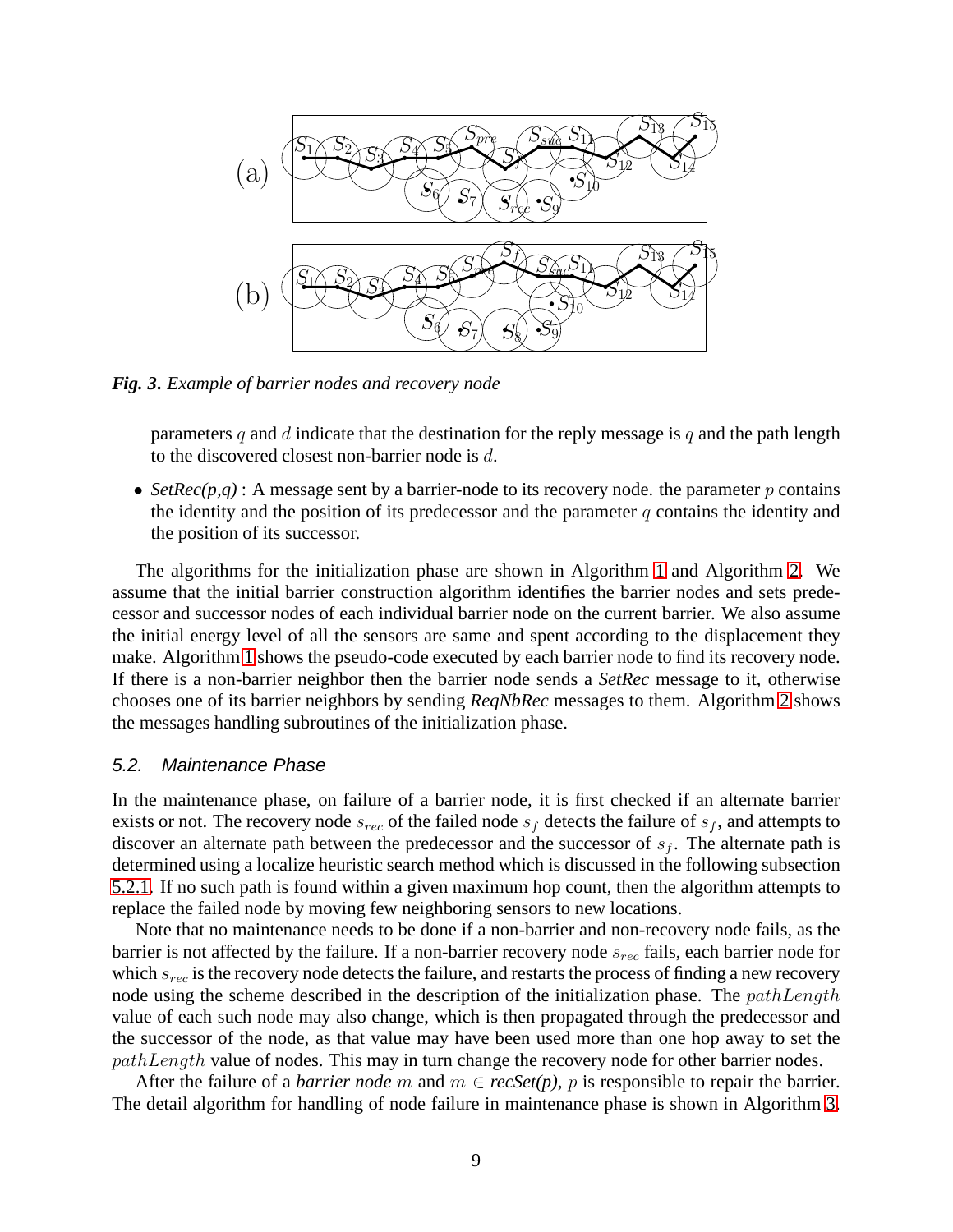#### **Algorithm 1:** Localized Barrier Maintenance Algorithm: Initialization Phase

**Initial Values**  $pathLength = \infty$ ; barNeighbor, nonBarNeighbor, recSet =  $\emptyset$ 

#### **Barrier Node** p **: After completion of initial barrier construction**

/\* Initialize phase for barrier nodes to set their recovery node  $*$  $p.nonBarNeighbour =$  non-barrier neighbors of p with enough energy for relocating to p;  $p.$ bar $Neighbour$  = barrier neighbors of p;  $l = p. pre;$  $r = p.suc;$ **if**  $|p{\text{.}}\text{non}BarNeighbour| > 0$  **then**  $t=$  Closest node among p.nonBarNeighbor;  $p.pathLength = distance(p, t);$  /\* Eucledian distance between p and t \*/  $p.readcode = t$ ; send  $SetRec(l,r)$  to  $t$ ; /\* Inform the recNode the positions and identity of  $l$ &  $r$  \*/ **else** /\* Send request to  $l \& r$  to know distance of their recNodes  $* /$ send *ReqNbRec(p)* to l ; send *ReqNbRec(p)* to r ; **end**

<span id="page-9-0"></span>In the maintenance phase *Alternate-Path(*d*)* procedure is called to determine a path from a given node to d. To determine the path it uses the following message.

• Tok(route, d, k) message to find a path for node d within k hops. This message is used for both route discovery and route reply. In route discovery mode the parameter route is initialized with " $disc$ ", whereas in route reply mode the parameter is initialized with " $found$ ".

<span id="page-9-1"></span>5.2.1. Determination of Alternate Path : In this subsection, we discuss our proposed backtracking search based algorithm to find an alternate path between the predecessor  $s_{pre}$  and the successor  $s_{suc}$  of a failed node  $s_f$  in the intersection graph. The propose algorithm, called *Modified Limited Depth First Search* (*MLDFS*), is a combination of limited depth first search (*LDFS*) (a depth first search limited to a given maximum depth) and Finn's greedy routing (*FGR*) algorithm [\[20\]](#page-19-4). The limited depth first search is used to limit the hop count of the path found, while the greedy routing strategy helps to keep the new path geographically close to the part of the path that is lost due to the failure of a barrier node. After the failure of a barrier node  $s_f$ , MLDFS is used to find an alternate path between the  $s_{pre}$  and  $s_{succ}$ . *MLDFS* first selects a neighbor based on *FGR*. In particular, it selects an unexplored neighbor  $s_x$  which is closest to the destination  $s_d$ . An example of this neighbor selection using the *FGR* algorithm is shown in Figure [4\(](#page-12-0)a) where node  $s_{rec}$  wants to find a path to node  $s_d$ .  $s_{rec}$  selects the neighbor  $s_a$  first instead of  $s_b$ , because  $s_a$  is closer to  $s_d$  than  $s_b$ . If there is no such path found through  $s_a$  then it backtracks and tries through  $s_b$ . A complete alternate barrier of Figure [1\(](#page-3-0)a) after the failure of a barrier node  $s_f = s_8$  is shown in Figure [4\(](#page-12-0)b) where  $s_{pre} = s_6$  and  $s_{suc} = s_9$ .

If the recovery node  $s_{rec}$  is a non-barrier node, then it finds two individual paths to predecessor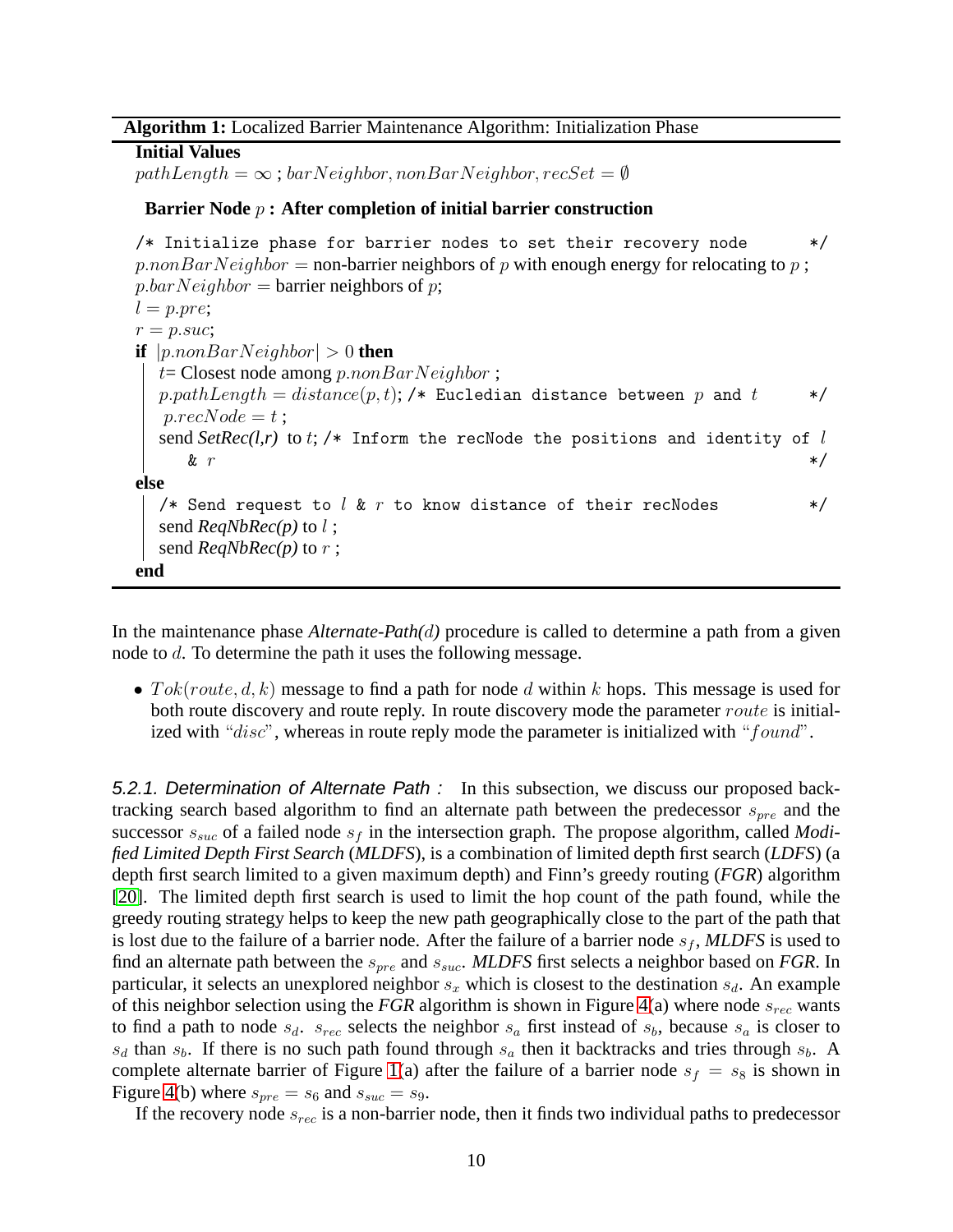### **Algorithm 2:** Handling of different types of messages by a node p in the Initialization Phase

### **Upon receiving a** *SetRec( pred, succ )* **message from node** r

 $p.read, succSet = p.read, succ$ ;

### **Upon Receiving a** *ReqNbRec(q)* **message from node** p.suc

```
if p.resEnergy < required energy to move to the location of p.suc then
  send RepNbRec(q,\infty) to p.suc;
return
end
p.nonBarNeighbour = non-barrier neighbors of p with enough energy for relocating to p;
if |p{\text{.}}\text{non}BarNeighbour| > 0 then
   t= Closest node among p.nonBarNeighbour;d = distance(p, t) + distance(p, p.suc);send RepNbRec(q,d) to p.suc;
else if |p.nonBarNeighbour| = 0 \land p.recNode = p.suc then
  send ReqNbRec(q) to p.pre ;
else
   d = p.pathLength + distance(p, p.suc);send RepNbRec(q,d) to p.suc;
end
```
### **Upon Receiving a** *RepNbRec(q,d)* **message from** p.pre

```
if q = p then
  if p.pathLength > d then
     p.pathLength = d;p. recNode = p. pre;send SetRec( p.pre, p.suc ) to p.pre;
  end
else
  p.pathLength = d;d = d + distance(p, p.suc);p.recNode = p.pre ;
  send RepNbRec(q,d) to p.suc;
end
/* Similar types of actions are carried out when p receives \textit{ReqNbRec}(q)message from p.pre and RepNbRec(q, d) message from p.suc (suc is
   replaced by pre and vice versa). */
```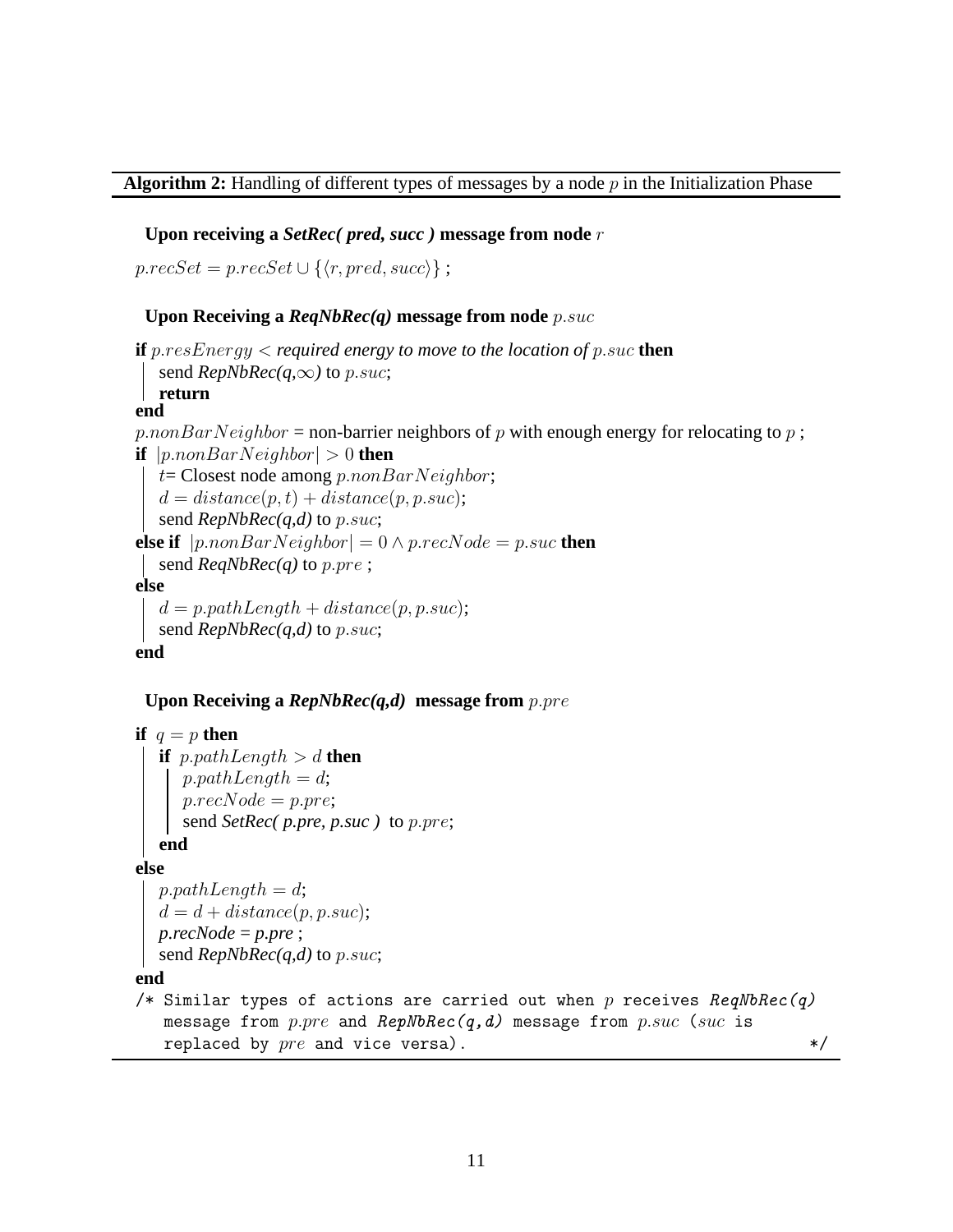**Algorithm 3:** Upon Detecting Failure of Node m by Node p  $/*$  p is a recovery node of m **if** *m* ∈ *p.recSet* **then** /\* p is a non barrier recovery node \*/ **if**  $p \neq m$ *.pre*  $\land$   $p \neq m$ *.suc* **then** alternate-barrier = concatenate( *Alternate-Path(m.pre), Alternate-Path(m.suc)* ) ;  $/*$  p is a predecessor of m  $*/$ **else if** *p= m.pre* **then** alternate-barrier= *Alternate-Path(m.suc)* ;  $/*$  p is a successor of m  $*$ / **else**  $\frac{1}{2}$   $\frac{1}{2}$   $\frac{1}{2}$   $\frac{1}{2}$   $\frac{1}{2}$   $\frac{1}{2}$   $\frac{1}{2}$   $\frac{1}{2}$   $\frac{1}{2}$   $\frac{1}{2}$   $\frac{1}{2}$   $\frac{1}{2}$   $\frac{1}{2}$   $\frac{1}{2}$   $\frac{1}{2}$   $\frac{1}{2}$   $\frac{1}{2}$   $\frac{1}{2}$   $\frac{1}{2}$   $\frac{1}{2}$   $\frac{1}{2}$   $\frac{1}{2}$  alternate-barrier = *Alternate-Path(m.pre)* ; **end** /\* when alternate path is not found within a given maximum depth update the position and energy  $*$ **if** ¬ alternate-barrier **then if** *p.resEnergy*  $\ge$  *energy require to relocate to m* **then** move  $p$  to replace  $m$ ; update  $resEnergy$  of  $p$ ; **else** recovery is not possible ; **return**; **end end** /\* On failure of a recovery node determine new recovery node \*/ **else if** *p.recNode= m* **then** starts the initialization phase of node  $p$ ;  $/*$  On failure of other node  $*/$ **else** do nothing ; **end**

<span id="page-11-0"></span> $s_{pre}$  and the successor  $s_{suc}$  of the failed node  $s_f$ , and then combines them with the rest of the broken barrier (from  $p_L$  to  $s_{pre}$  and from  $s_{suc}$  to  $p_R$ ) to form an alternate barrier. For example in Figure [5\(](#page-12-1)a), on failure of node  $s_f$ ,  $s_{rec}$  (a non-barrier recovery node) finds two paths from  $s_{rec}$  to  $s_{pre}$  and srec to ssuc using Algorithm [4](#page-13-0) (*MLDFS*), and merges them to the earlier barrier to construct the alternate barrier  $\{s_1, s_2, s_3, s_4, s_5, s_6, s_7, s_{rec}, s_9, s_{10}, s_{11}, s_{12}, s_{13}, s_{14}, s_{15}\}.$  On the other hand, if srec is itself a barrier node, it uses algorithm *MLDFS* to find a path to the other barrier neighbor of  $s_f$ . In Figure [5\(](#page-12-1)b),  $s_{suc}$  is a barrier recovery node of the failed sensor  $s_f$ .  $s_{suc}$  uses *MLDFS* to find a path to the other barrier neighbor  $s_{pre}$  of  $s_f$ , and combines it with the previous barrier to form an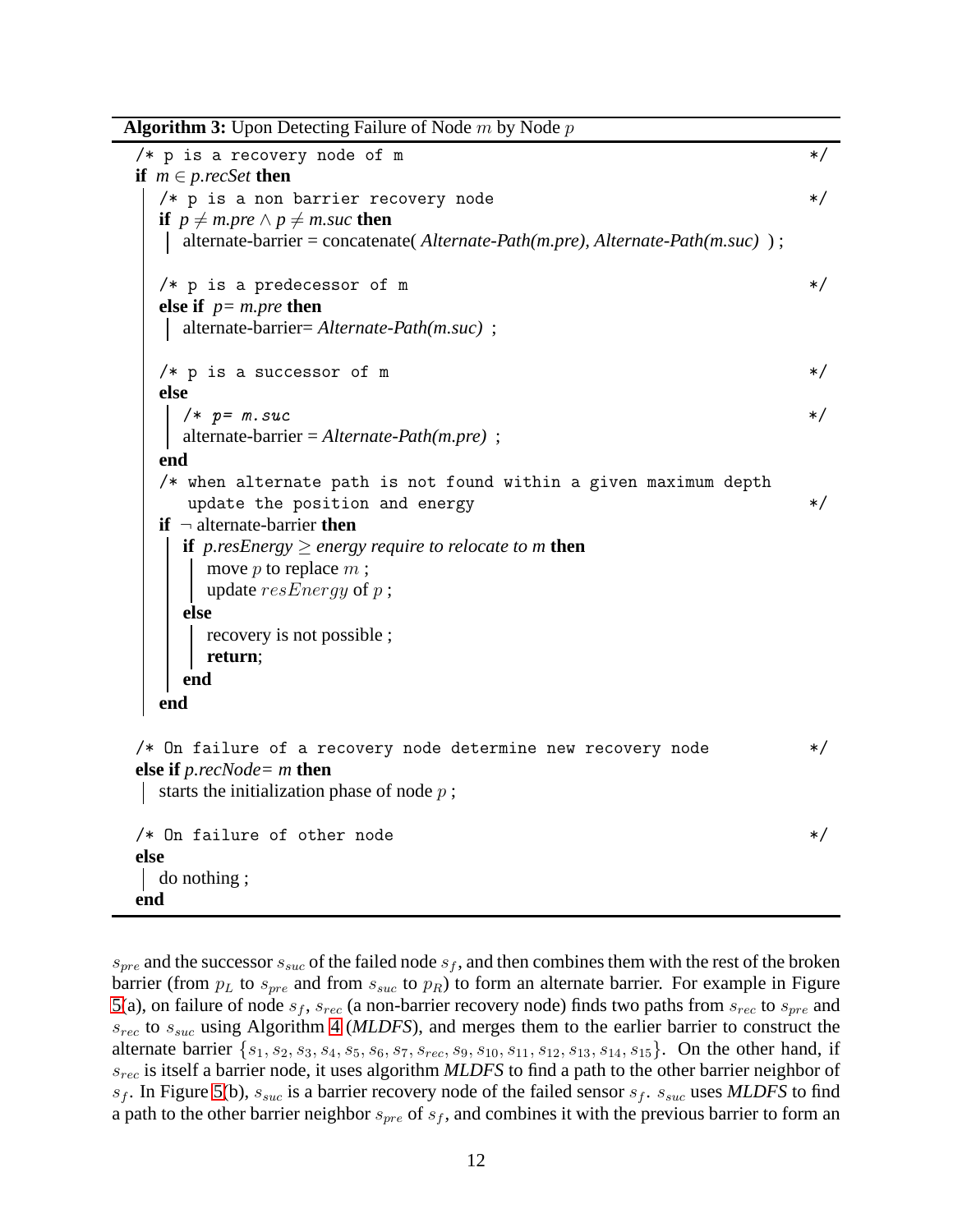

<span id="page-12-0"></span>*Fig. 4***.** *Neighbor selection and alternate path determination*

alternate barrier  $\{s_1, s_2, s_3, s_4, s_5, s_6, s_7, s_8, s_9, s_{10}, s_{suc}, s_{11}, s_{12}, s_{13}, s_{14}, s_{15}\}.$ 

The detail algorithm for determining alternate path is shown in Algorithm [4.](#page-13-0) The recovery node of the failed barrier is the initiator. It initiates the path discovery process by setting route variable to "disc" and sending *Tok(route,d, k)* message to one of its neighbor. The neighbor selection process is based on the distance to the destination node d's position [\[20\]](#page-19-4). The route discovery process is divided into four cases depending on the receiver of the *Tok*. First, the receiver is the final destination. Second, the receiver is an intermediate node which has at least one neighbor except from where it receives the message but the token is not yet forwarded to it. Third, once the token is already reached its limited depth then the receiving node returns the message to the sender. Finally, there does not exist a neighbor of the receiver to which the token message forwarding is still pending then it declares failure of route discovery. Once the destination node  $d$  receives the route discovery message it sets the *route* variable to "*found*" and returns back to the node from where it receives. Similarly, once an intermediate node receives a route "found" message, it forwards the message to the node from where it first received (father). This process continues until it reaches to its originator.



<span id="page-12-1"></span>*Fig. 5***.** *Discovery of alternate path*

5.2.2. Shifting Sensors to Reestablish Barrier: If no alternate path is found between  $s_{pre}$ and  $s_{suc}$  in the intersection graph, the barrier cannot be repaired by our alternate path phase. This can be due to two reasons, no alternate path actually exists, or there is a path but its length is too large. In both cases, the barrier coverage maintenance algorithm assumes that alternate path can't be found, and hence tries to shift sensors to new positions to reestablish the barrier.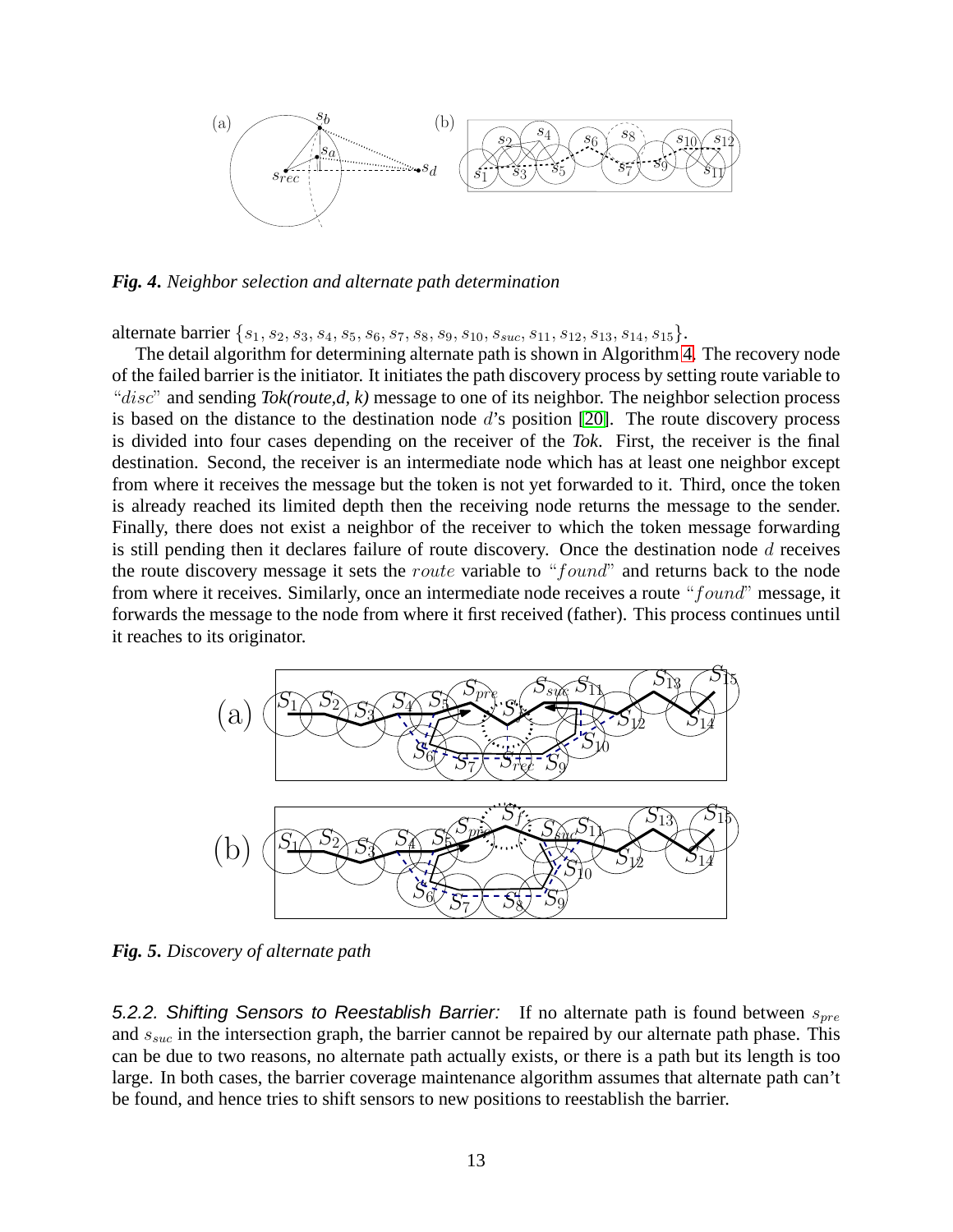**Algorithm 4:** Discover *Alternate-Path* to Node d within k Hops (*MLDFS*)

| var                        |                 |                                                |
|----------------------------|-----------------|------------------------------------------------|
| <i>neighbor</i> : node set |                 | init barNeighbor $\cup$ non-barNeighbor        |
| used(q)                    | : boolean array | init false for each $q \in \text{neighbor}(p)$ |
| father                     | : node          | init udef                                      |

#### **Initiator Node** p **:**

 $pfather = p$ ; choose  $q \in p$  *neighbor* ; /\* In this algorithm  $q$  is chosen such that  $qd$  is minimum among all neighbors of  $p$  [\[20\]](#page-19-4)  $*$ /  $p.used(q)$  = true; send *Tok("disc",d, k)* to q ;

#### **Any Node** p **: Upon Receiving a** *Tok(route,d,k)* **message from** m

```
if p.father= udef then
 p.father = m;
end
if route = "disc" \wedge (d = p) \wedge (k \ge 0) then
   if p, father = p, pre \lor p, father = p, suc then
    isOnBarrier=false; p.pre=udef; p.suc=udef;
   else
    update p.pre or p.suc according to destination d and m;
   end
   send Tok("found", null,1) to m ;
else if route = "disc" \land k > 0 \land ∃q ∈ p.neighbor \land p.father : \neg p.used(q) then
   if pfather \neq m \land \neg p.used(m) then
     q = m;else
      choose q \in \text{neighbor}(p) \setminus p\text{.father} : \neg p\text{.used}(q) \land \overline{qd} is minimum;
   end
   p.used(q) = true;
   send Tok("disc",d,k-1) to q ;
else if route = "disc" \wedge k = 0 then
   p. used(p, father) = true;;
   send Tok("disc",d, k+1) to p.father;
else if route = "disc" \land \forall q \in p.neighbor : p.used(q)=true then
 path discovery failure ;
else if route = "found" ∧ p.father \neq p then
   if p, father = p, pre \vee p, father = p, suc then
    | isOnBarrier=false;    p.pre = udef;    p.suc=udef;
   else
    update p.pre or p.suc according to destination d and m;
   end
   send Tok("found",d,k+1) to p.father ;
                                                14
```
<span id="page-13-0"></span>**else if** *route = "found"* ∧ *p.father=p* **then**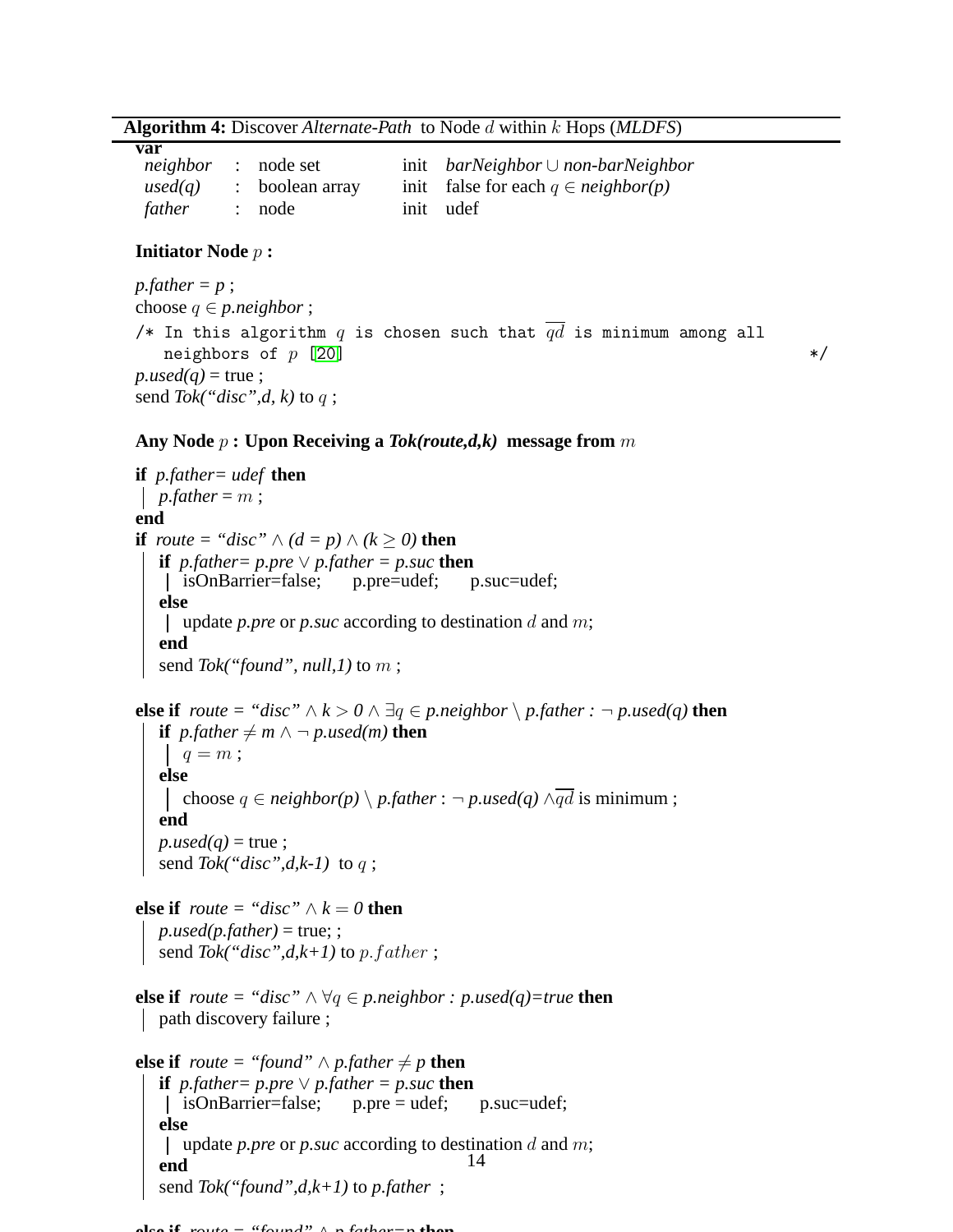We try to locally repair the barrier by trying to exactly recreate the barrier that was present before the failure. In the initialization phase recovery nodes of the barrier nodes are chosen such that through them the distance to non-barrier node is minimum. Therefore, the recovery node provides a shifting direction for every failed barrier node with minimum total displacement. In particular, the recovery node  $s_{rec}$  of the failed node  $s_f$  moves to the position of  $s_f$  to breach the hole created by the failure of  $s_f$ . If  $s_{rec}$  is a non-barrier node, the original barrier is recreated and the algorithm terminates. If  $s_{rec}$  is itself a barrier node, moving  $s_{rec}$  from its original position may now break the barrier again. Note that the state of the barrier after moving  $s_{rec}$  is indistinguishable from the state in which the node  $s_{rec}$  failed. Thus, if the barrier is broken due to movement of  $s_{rec}$ , it can be considered as the failure of  $s_{rec}$ . This is now detected by another recovery node  $s_h$ , which is a recovery node of  $s_{rec}$ , and triggers the same action by  $s_h$ . The process continues until the recovery node is a non-barrier node. The pseudo-code of the shifting part is included in Algorithm [3.](#page-11-0)

## 5.3. Complexity Analysis

In this section, we establish the time and message complexity of different phase of the above distributed protocol.

**Theorem 3.** The distributed initialization phase of barrier maintenance algorithm runs in  $O(N)$ round time with  $O(NE)$  message overhead.

*Proof.* The initialization phase uses breadth first search to find a path between  $p<sub>L</sub>$  and  $p<sub>R</sub>$  and establish the barrier. After initial barrier construction, barrier nodes determine their closest nonbarrier recovery node. Together, this phase runs in  $O(N)$  round and with  $O(NE)$  message.  $\Box$ 

**Lemma 3.** Alternate path finding algorithm runs in  $O(k)$  time and message overhead.

*Proof.* This is easy to follow because an intermediate node including the recovery send  $Tok()$ message to one of its neighbor based on the destination node position. In worst case the  $Tok()$  will traverse at most k hop distance. Therefore, time and message complexity is  $O(k)$ .  $\Box$ 

**Lemma 4.** Shifting algorithm for repairing the broken barrier runs in  $O(N)$  round time with  $O(NE)$  message overhead, where E is the number of edges in the communication graph of the sensor network.

*Proof.* After failure of a barrier node, the corresponding recovery node will shift to the failed sensor position in cascaded fashion. Therefore, in worst case all the nodes on the barrier will move to one of its neighbor node position. Hence, at most  $O(N)$  number of movement will be there and it will take  $O(N)$  rounds of operation. Assuming in a single round a sensor can move to any one of its neighboring sensor position. After shifting, the barrier nodes will again rediscover their recovery nodes, which will take  $O(NE)$  message overhead. □

**Theorem 4.** The overall time and message complexity of our distributed restoring phase algorithm is  $O(N)$  and  $O(NE)$  respectively.

*Proof.* Restoring phase has two sub phases alternate path finding sub-phase and sensor shifting sub-phase. Together, it runs in  $O(k + N) = O(N)$  times and  $O(k + NE) = O(NE)$  message overhead.  $\Box$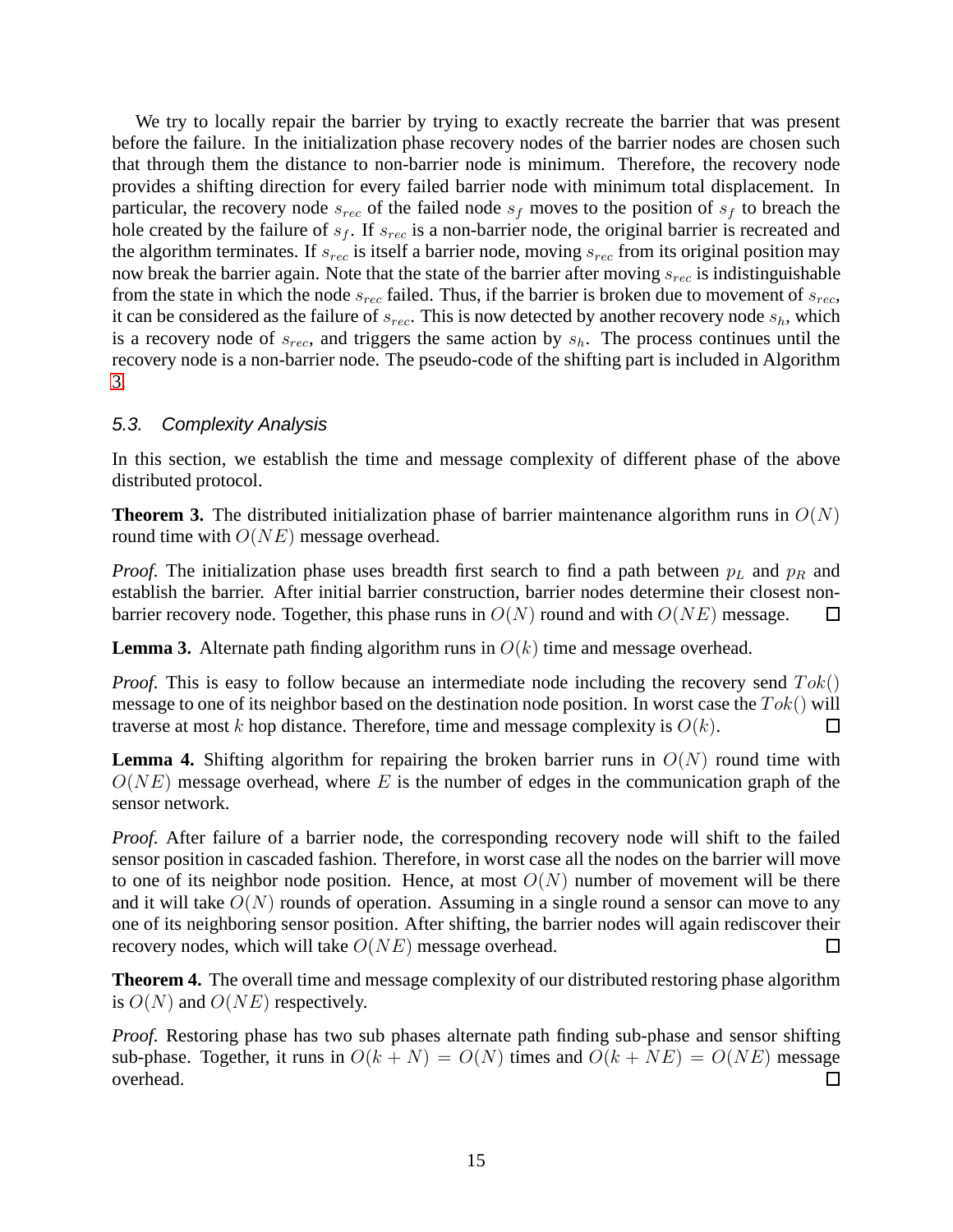#### **6. Experimental Results**

We perform detailed simulations to evaluate the performance of the proposed algorithm. In our simulation, we have used  $N = 140, 160, 180$  number of sensors. The sensors are dropped with uniform separation along a horizontal line within a rectangular barrier of length  $L = 4000$  units. The distance between two consecutive sensors is supposed to be  $\psi = \frac{L}{(N-1)}$  from the left boundary to the right boundary. However, due to air flow, deployment error, and other reasons the sensors may not fall exactly where they are targeted. In the simulation, a random offset with a standard deviation  $\delta = 6$  units from the target position is considered as a deployment error as in [\[15\]](#page-19-5). We assume uniform sensing range of  $\rho = 30$  units and the communication range to be twice of the sensing range. It is found experimentally that with this sensing range and the above deployment model, choosing  $N < 140$  makes the intersection graph even disconnected in many cases and fails to form a barrier initially. Also, choosing  $N = 180$  makes the intersection graph quite dense which forms many alternate barriers and many non-barrier nodes. Hence, in the experiment we restrich the number of sensors within 120 to 180.

In our experiments, the maximum depth allowed to find alternate path is limited to  $k = N/20$ . Sensors are started with an initial energy of 100 units. The migration energy has been assumed to be 1 unit per unit displacement. We start with an initial deployment that ensures the formation of an initial barrier and sensors are failed one by one at a time uniformly. Sensors are chosen randomly for failure and the barrier is reconstructed (if necessary and possible) before the failure of the next sensor.

The following metrics are measured to evaluate the performance.

- *Recovery rate*: This measures the ability of an algorithm to reestablish the barrier. If x sensors are failed one by one, and a barrier is reestablished for y times ( $y \leq x$ ) of those x failures, then the recovery rate is defined as  $\frac{y}{x} \times 100$ . Thus it is the percentage of failures for which a barrier is reestablished.
- *Remaining energy*: We measure the remaining energy level of sensors and show the percentage of the total number of sensors whose energy level is high (more than 90% of their initial energy level) after final recovery.
- *Average total displacement*: This is another measure to find the cost incurred by an algorithm. It is the average of the total displacement made by all sensors to reestablish the barrier after each failure.

Each of these measures are computed over 100 runs and the results presented in this section are the average of these runs. We have shown the performance metric measures of the algorithm not after every individual node failure but after every 5% node failure in between [5 to 30]% of the total number of sensors present initially. In the rest of this section, we refer to our proposed cenralized algorithm as *C-Move* and distributed algorithm as *D-Move* for barrier coverage maintenance. Due to unavailability of any existing barrier maintenance algorithm in literature, we compare our algorithm's performance with the following schemes.

- 1. *No Move* (*N-Move*): In this scheme, sensors are static, and after every failure a centralized algorithm is used to find an alternate barrier. This algorithm acts as a very basic reference for comparison.
- 2. *Random Move* (*R-Move*): This is a variation of *D-Move* in which no explicit recovery node is maintained. On the failure of a sensor  $s_i$ , if  $s_i$  has any non-barrier neighbor  $s_j$  with enough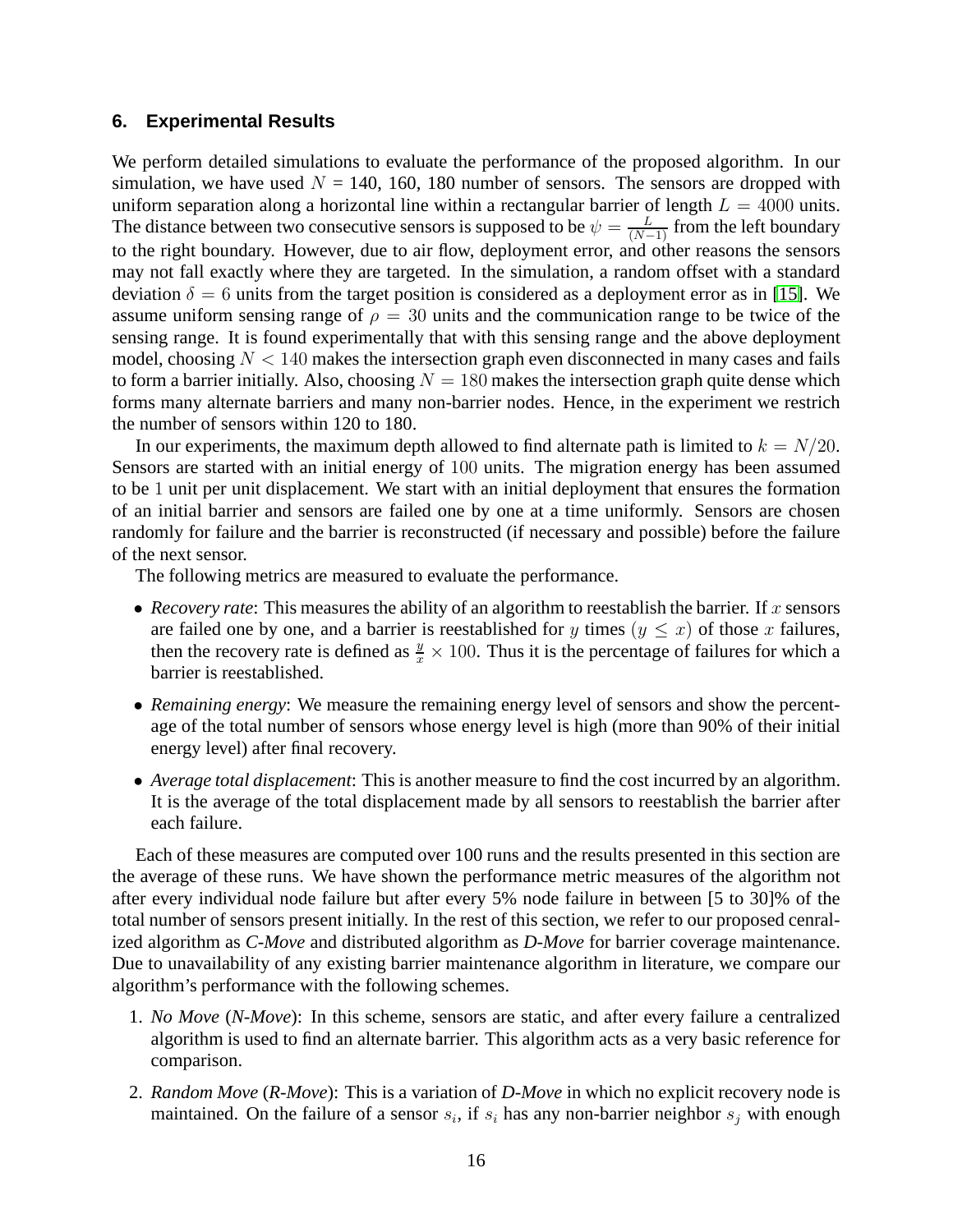energy to relocate to the position  $p_i$ , then  $s_j$  is moved to replace  $s_i$ . If no such  $s_j$  exists, any one of the predecessor or successor of  $s_i$  with enough energy to relocate is selected at random and moved to take the position of  $s_i$ . The barrier nodes are then shifted in cascaded fashion in the same direction until a non-barrier neighbor is found.



<span id="page-16-0"></span>*Fig. 6***.** *Average recovery rate with varying number of sensors deployed (a) N=140 (b) N=160 (c) N=180*

Figure [6](#page-16-0) shows the variation of the average recovery rate of the algorithms with different percentages of failure. As expected, it is seen from the figure that if no sensors are allowed to be moved (*N-Move*), the recovery rate is relatively low even for a small percentage of sensor failures, going down to near 0 even with [15 to 25]% failures. This is true even with  $N = 180$ , though the recovery rate is slightly higher in this case due to the larger number of edges in the intersection graph. But, this shows that finding alternate barriers alone is not sufficient to reestablish broken barriers and movement of sensors must be allowed for barrier coverage maintenance. The average recovery rate of *R-Move*, *C-Move* and *D-Move* increases as N increases. This is expected as the number of non-barrier neighbors and the number of alternate paths in the intersection graph increase as N increases. *C-Move* and *D-Move* show around 5-15% better performance than *R-Move* in terms of recovery rate. The choice of a random direction may cause the cascaded movement of sensors to continue without finding a barrier node with a non-barrier neighbor. However, the use of minimum cost matching based algorithm *C-Move* and closest distance non-barrier node based algorithm *D-Move* ensure that the direction of cascaded movement chosen has a greater chance of avoiding the above bad case. However, with larger number of sensors, the chance of *R-Move* falling into the above bad case is lowered, and thus *R-Move*, *C-Move* and *D-Move* show similar performance.

Figure [7](#page-16-1) shows that the average total displacement increases with node failures. But the rate of increase is inversely proportional to the number of initial sensors deployed. This is expected because with the increase number of sensors the chance of getting closer non barrier recovery node is also increases. We do not show the results for *N-Move* as no sensors are moved in that



<span id="page-16-1"></span>*Fig. 7***.** *Average total displacement for each failure (a) N=140 (b) N=160 (c) N=180*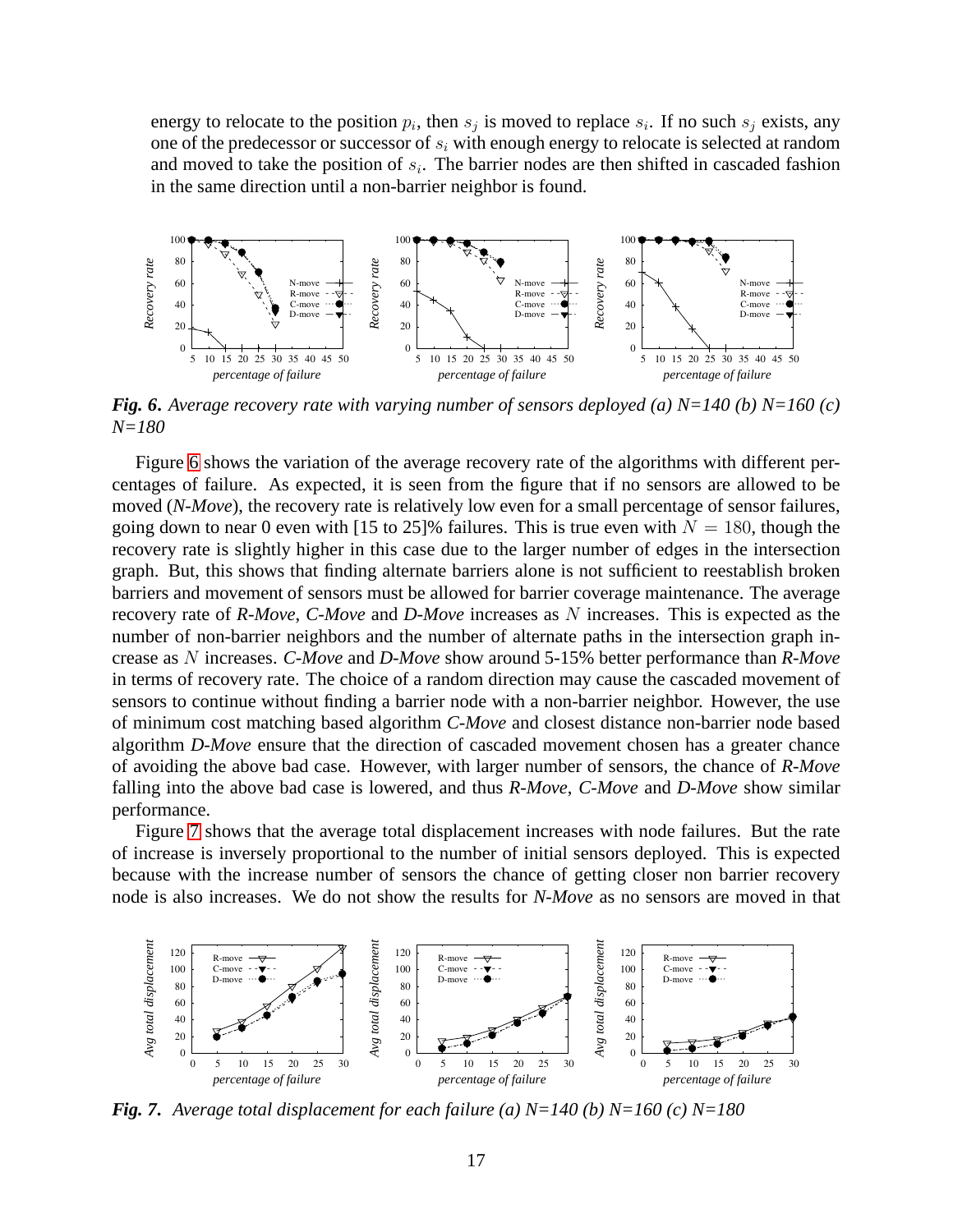case. However, as seen earlier, the average recovery rate of *N-Move* is very low with respect to others and hence the zero cost is not of any consequence. Figure [7](#page-16-1) shows that the barrier recovery algorithm *C-Move* and *D-Move* make almost same amount of total displacement and is lesser than the *R-Move* algorithm. This is due to alternate path determination stage before shifting as well as preprocessing steps used to find closest recovery node. Most of the cases barrier is recovered only using alternate path without shifting.



<span id="page-17-0"></span>*Fig. 8***.** *Remaining energy more than 90% after recovery*

Figures [8](#page-17-0) presents average energy profile of the sensors after recovery. We count the number of sensors whose remaining energy is more than 90% of their initial energy level after recovery. Figures [8](#page-17-0) shows how high-energy profile of the sensors varies with the number of sensors. It is expected that the number of sensors with high remaining energy increases as sensor number of initial sensors increases. But one can see from the figure that the number of sensor with high remaining energy in *C-Move* algorithm is higher than other two algorithms, and it is constantly high for different values of N. In this result the *N-Move* algorithm is not included, as we consider the energy expenditure due to sensor mobility not for message passing overhead.

### **7. Conclusion**

In this paper, we have addressed the problem of maintaining barrier coverage in the presence of sensor failure. After the creation of initial barrier, our proposed algorithm will reconstruct an alternate barrier after every sensor failure. The reconstruction is done either by finding an alternate barrier segment close to the failed sensor node which can be patched up with the broken barrier to reconstruct the whole barrier, or by moving a small number of nodes in a cascaded fashion to recover the gap created by failed node. During node shifting remaining energy and remaining displacement capacity of the sensors are taken into consideration. Barrier repairing by cascaded node shifting with limited mobility sensors problem is formulated as minimum cost bipartite matching problem. A possible localized implementation using message-passing is presented. Our centralized algorithm can handle multiple failures but our localized algorithm is capable of handling multiple failures one after another but not simultaneous failures. Experimental results are presented to show that the algorithm performs well in comparison with existing centralized algorithm which reconstructs the whole barrier by placing existing nodes in equal separation. In future, we will extend the solution, where instead of restoring the existing barrier with minimum total displacement, we will create a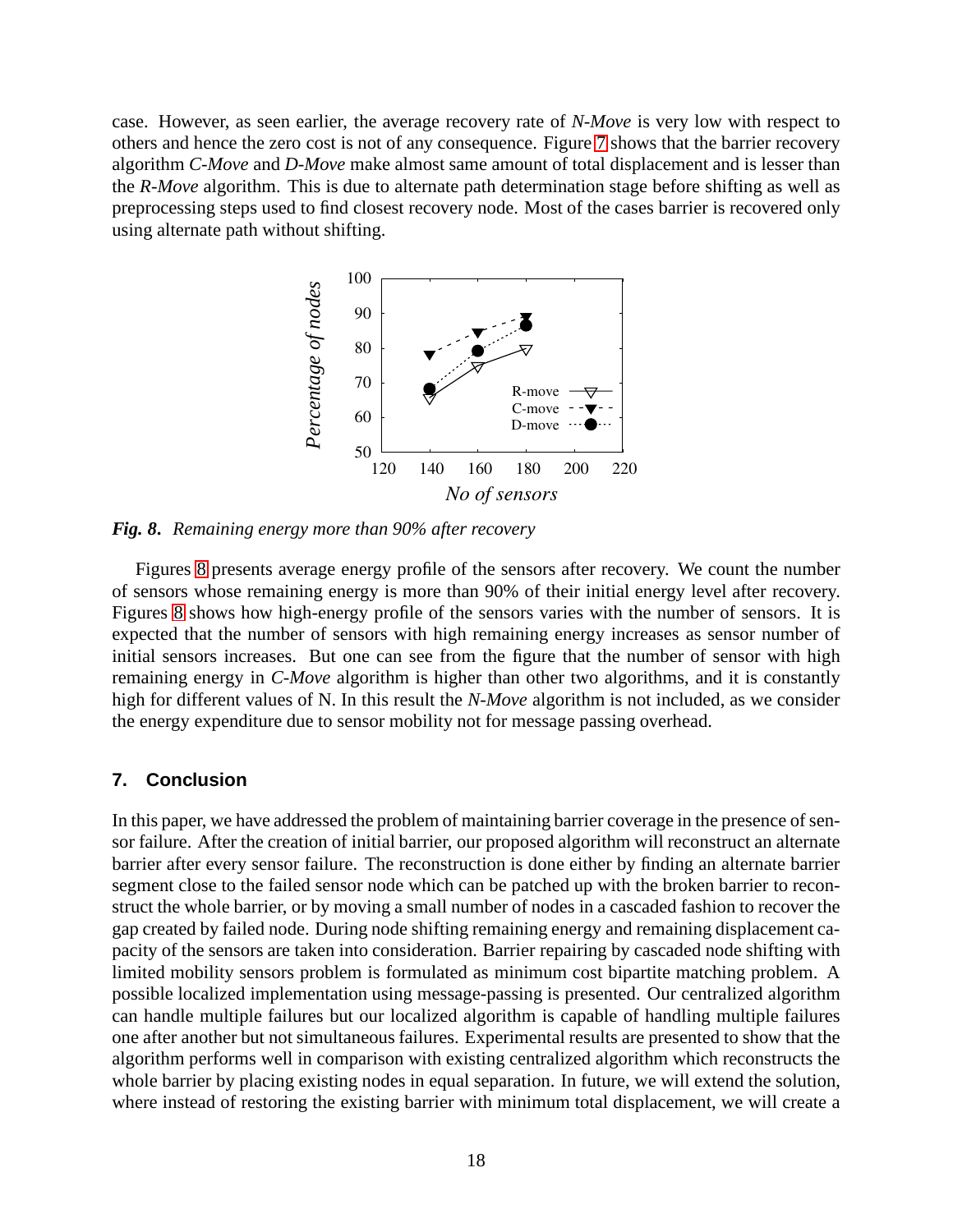new barrier with minimum total movement and it also respects the remaining energy of the existing sensors.

#### **8. References**

### <span id="page-18-13"></span>8.1. Journal articles

- <span id="page-18-2"></span>[1] H. W. Kuhn: 'The Hungarian Method for the AssigFent Problem; Naval Research Logistics Quarterly, (2):83-97, 1955.
- [2] C-F Huang, Y-C Tseng: 'The Coverage problem in wireless sensor network; Mobile Network and Applications', 10(4), 2005.
- <span id="page-18-6"></span>[3] B.S. Manoj, Archana Sekhar, C. Siva Ram Murthy: 'On the use of limited autonomous mobility for dynamic coverage maintenance in sensor networks', Computer Networks 51(8): 2126- 2143, 2007.
- <span id="page-18-1"></span>[4] A. Agnetis, E. Grande, P. B. Mirchandani, and A. Pacifici: 'Covering a line segment with variable radius discs. ACM Computers & Operations Research, 36(5): 1423-1436, 2009.
- <span id="page-18-11"></span>[5] B. Bhattacharya, M. Burmester, Y. Hua, E. Kranakis, Q. Shi, A. Wiesed: 'Optimal movement of mobile sensors for barrier coverage of a planar region', Theoretical Computer Science, 410(52), 2009.
- <span id="page-18-12"></span>[6] S. Kumar, T. Lai, M. Posner, and P. Sinha: 'Maximizing the Lifetime of a Barrier of Wireless Sensors', IEEE Transactions on Mobile Computing, vol. 9, no. 8, 2010

#### <span id="page-18-5"></span>8.2. Conference Paper

- [7] M. Zhang , X. Du and K. Nygard: 'Improving coverage performance in sensor networks by using mobile sensors', IEEE MILCOM 2005, 3335-3341, Atlantic City, New Jersey.
- <span id="page-18-0"></span>[8] M. Cardei, M.T. Thai, Y. Li, and W. Wu. : 'Energy efficient target coverage in wireless sensor networks', INFOCOM 2005, 1976-1984, Miami.
- <span id="page-18-3"></span>[9] S. Kumar, T. H. Lai and A. Arora: 'Barrier coverage with wireless sensors', MobiCom 2005, 284-298, Cologne, Germany.
- <span id="page-18-7"></span>[10] S. Kumar, T. H. Lai, M. E. Posner and P. Sinha: 'Optimal Sleep and Wakeup Algorithm for Barrier of Wireless Sensors', BROADNETS 2007, 327-336, Raleigh, NC.
- <span id="page-18-9"></span><span id="page-18-8"></span>[11] A. Chen, S. Kumar and T. H. Lai: 'Designing localized algorithms for barrier coverage', MobiCom 2007, 63-74, Montreal, Quebec, Canada.
- [12] B. Liu, O. Dousse, J. Wang and A. Saipulla: 'Strong barrier coverage of wireless sensor networks', MobiHoc 2008, 411-419, Hong Kong, China.
- <span id="page-18-10"></span>[13] C. Shen, W. Cheng, X. Liao and S. Peng: 'Barrier Coverage with Mobile Sensors', I-SPAN 2008, 99-104, Sydney, Australia.
- <span id="page-18-4"></span>[14] C. Wu Yu: 'Randomized Coverage Algorithm for Mobile Sensor Networks', Workshop on Combinatorial Mathematics and Computation Theory 2008, Hsinchu Hsien, Taiwan.